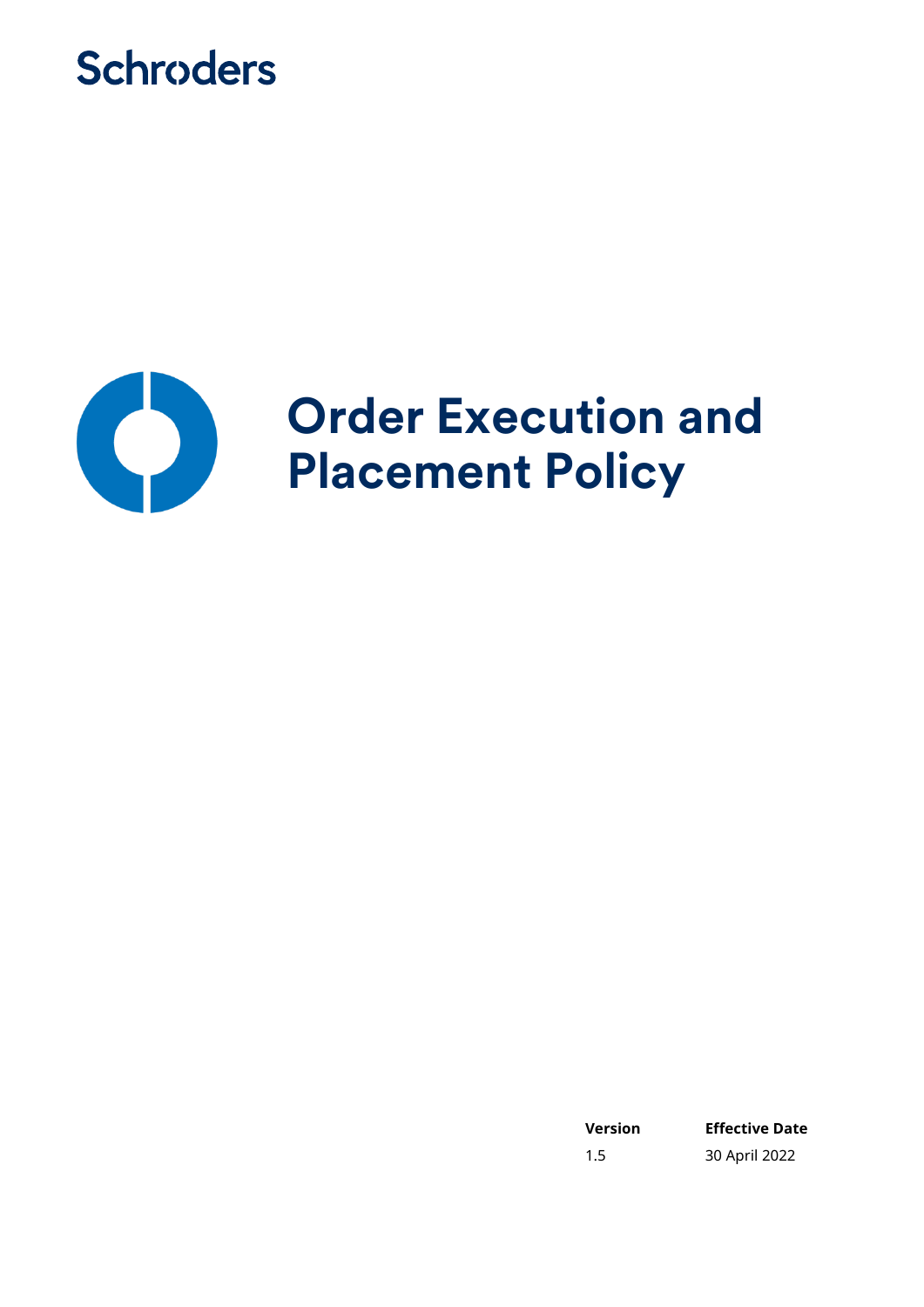# **Contents**

| <b>Section 1.</b>  |  |
|--------------------|--|
| 1.1                |  |
| 1.2                |  |
| 1.3                |  |
| 1.4                |  |
| 1.5                |  |
| 1.6                |  |
| <b>Section 2.</b>  |  |
| <b>Section 3.</b>  |  |
| <b>Section 4.</b>  |  |
| 4.1                |  |
| 4.2                |  |
| <b>Section 5.</b>  |  |
| 5.1                |  |
| 5.2                |  |
| 5.3                |  |
| 5.4                |  |
| 5.5                |  |
| 5.6                |  |
| <b>Section 6.</b>  |  |
| 6.1                |  |
| 6.2                |  |
| 6.3                |  |
| 6.4                |  |
| 6.5                |  |
| 6.6                |  |
| 6.7<br>6.8         |  |
|                    |  |
| <b>Section 7.</b>  |  |
| <b>Section 8.</b>  |  |
| <b>Section 9.</b>  |  |
| <b>Section 10.</b> |  |
| <b>Appendix 1</b>  |  |

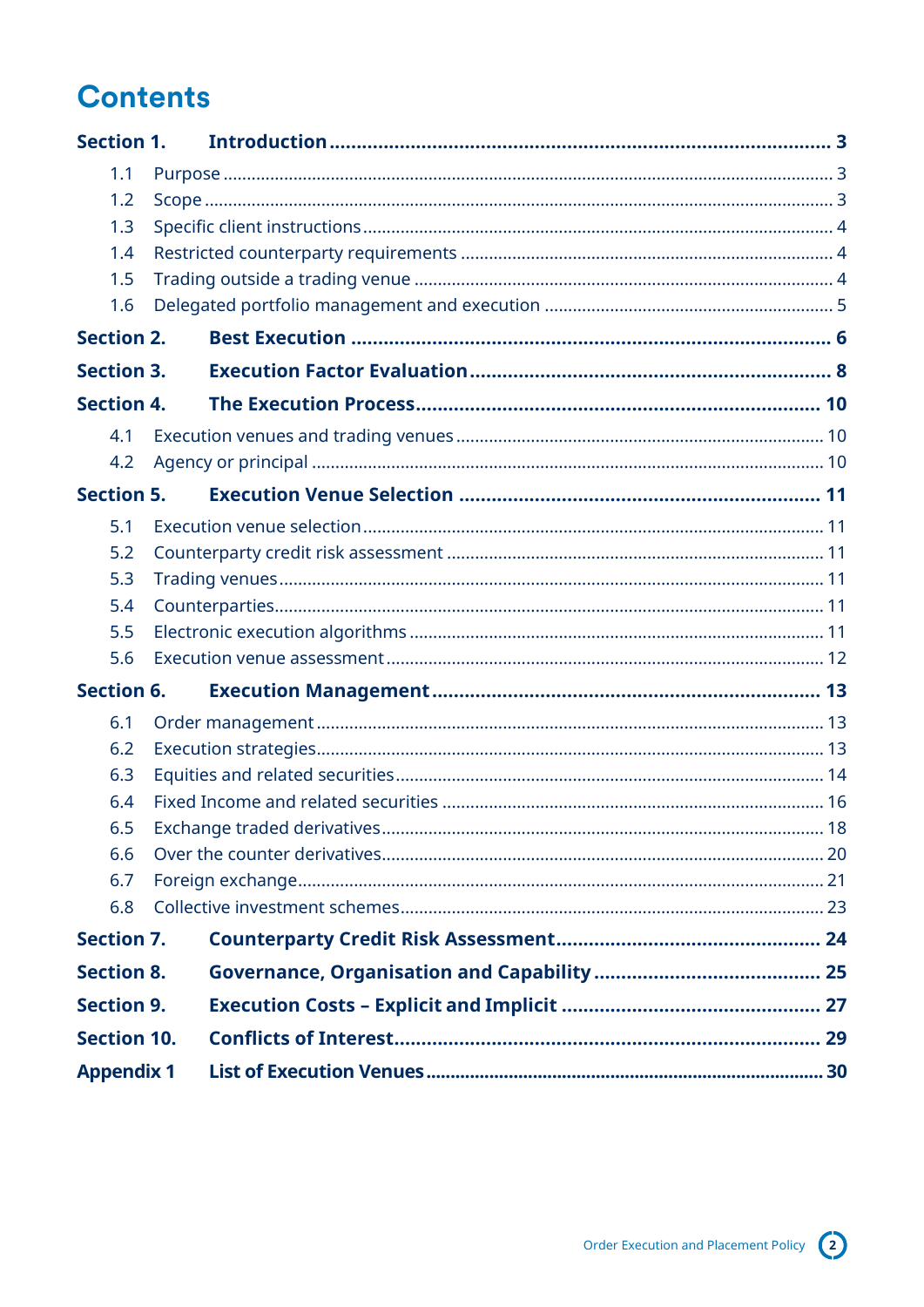### <span id="page-2-1"></span><span id="page-2-0"></span>**1.1 Purpose**

This document is a description of Schroders' approach to order execution and the placement of orders. It has been written in order to meet the requirements of the second Markets in Financial Instruments Directive and associated regulations ("MiFID/R").

Following the end of the UK's transition away from the European Union on 31 December 2020, the UK's onshoring EU legislation was introduced. 'Onshoring' involved amending the relevant legislation and regulatory requirements so that they operate in a UK-only context. The onshoring process is designed to keep the status quo, with changes only being made where deficiencies arise in relation to the existing legislation. Therefore, Schroders' will continue to publish this document.

The requirements in respect of best execution can be summarised as follows:

- Investment Firms, which includes portfolio management firms, such as Schroders, must take all sufficient steps to obtain, when executing orders, the best possible result for their clients, taking into account price, costs, speed, likelihood of execution, likelihood of settlement, size, nature or any other consideration relevant to the execution of the order.
- Investment Firms will have an Order Execution Policy and an Order Placement Policy (this document combines the two) that detail the steps taken to obtain the best possible result:
	- The Policy must contain sufficient detail and be easily understood by clients.
	- Clients are to be informed where there are material changes to order execution arrangements or the Policy.
	- The Policy will list the different execution venues used in respect of each class of investment instrument; and describe the selection process for execution venues and the execution strategies employed.
	- For different types of order the Policy will describe how the characteristics of an order; the financial instrument to be traded; and the execution venues available influence how an order is executed and the relative importance of the execution factors: price, costs, speed, likelihood of execution, likelihood of settlement and size.
- Investment Firms will have procedures in place to monitor the effectiveness of their order execution arrangements in order to identify deficiencies and where appropriate correct them.

### <span id="page-2-2"></span>**1.2 Scope**

This Policy applies to the following:

### **i. Legal entities**

MiFID/R and on-shored regulation specifically applies to the following entities:

- EU/UK Investment Firms and their Branches.
- Non-EU Counterparties when facing an EU/UK Investment Firm or the EU/UK Branch of non-EU/UK Entity.

Therefore, this Policy applies directly to the following entities:

- Schroder Investment Management Limited (and its Dubai and Paris Branches).
- Schroder Investment Management North America Limited (and it's Singapore Branch).
- Nippon Life Schroders Asset Management Limited.
- Schroder Investment Management (Europe) S.A., Frankfurt Branch.
- Schroder Investment Management (Europe) S. A., Suomen sivuliike

In addition to the above entities, the practices described in this Policy broadly apply to any wholly owned portfolio management firm in the Schroder Group when executing client orders. It does not apply to our Personal and Wealth Management businesses, which have their own Policies.

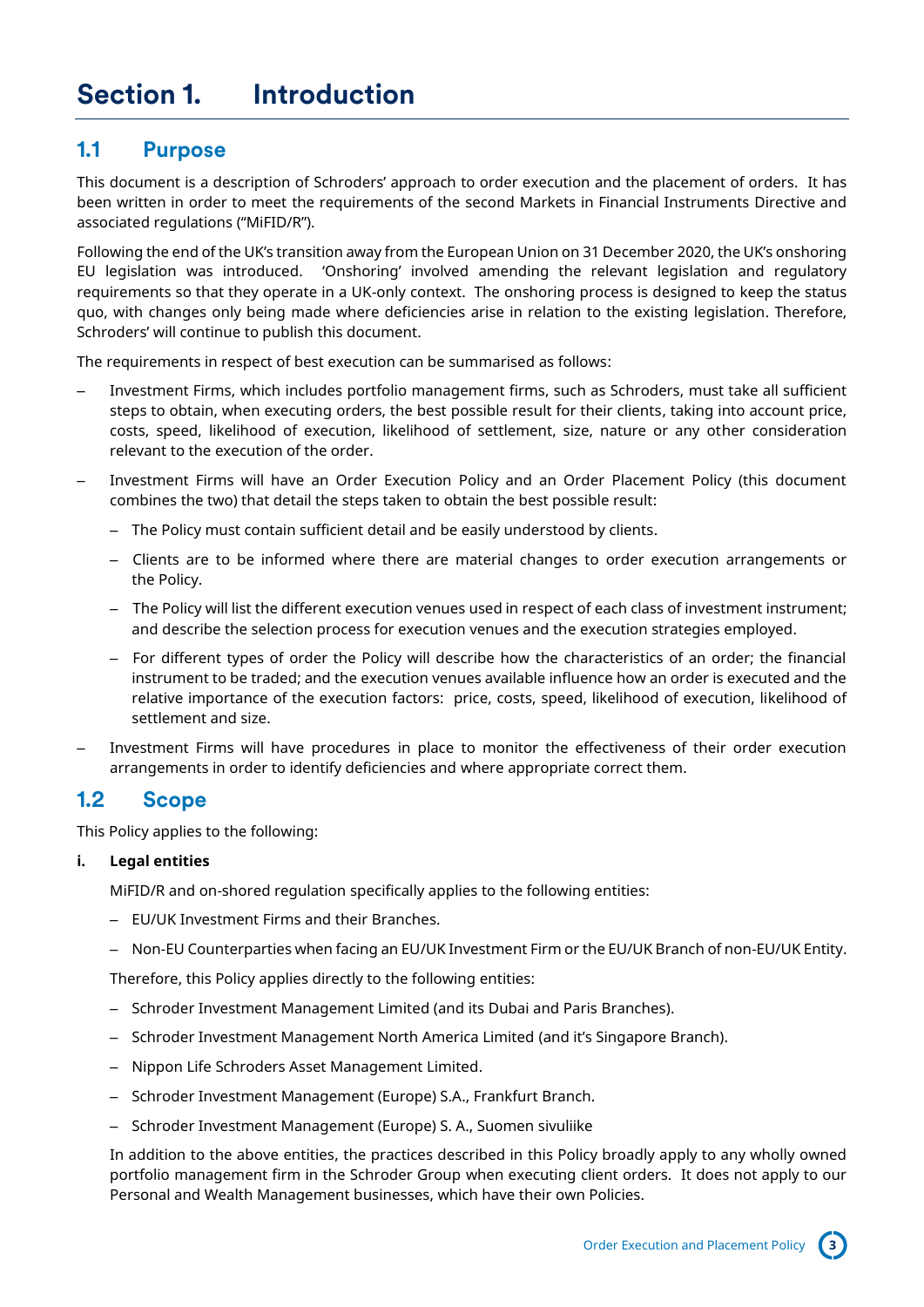### **ii. Instruments**

Schroders manage assets across a broad range of investment instruments and for the purpose of this Policy we have grouped them as follows:

- Equity and related securities.
- Fixed Income and related securities.
- Exchange Traded Derivatives.
- Over the Counter Derivatives.
- Foreign Exchange.

We believe that categorising the investment instruments in this way gives a fair representation of our execution processes.

### **iii. Professional clients**

This Policy has been written for professional clients, as all the clients of the legal entities above have been classified in this category.

## <span id="page-3-0"></span>**1.3 Specific client instructions**

Where a client provides us with a specific instruction in relation to an entire order, or any particular aspect of an order, including selecting to execute on a particular venue or through a restricted broker list, we will execute that order in accordance with those instructions. This may, however, prevent us from following some or all of the other steps in this Policy that are designed to obtain the best possible result for the execution of the order. In following client instructions, we will be deemed to have taken all sufficient steps to provide the best possible result in respect of the aspects of the order covered by the instructions. In some circumstances, such orders may be traded after unrestricted client orders.

### <span id="page-3-1"></span>**1.4 Restricted counterparty requirements**

Some of our clients may not be able to trade with certain counterparties. This will be because certain counterparties are prohibited by their investment management agreement or for some other legal or operational reason that prevents the client from trading with the counterparty.

Restricting counterparty usage should be avoided wherever possible. Firstly, a restricted counterparty list is suboptimal for a client as less counterparties to select from inevitably means a client is less likely to trade with the counterparty with the best price. Secondly, our execution procedures are designed to ensure the consistent treatment of all clients, and therefore the special requirements of one client could disadvantage other clients. Ordinarily, we aggregate client orders and therefore if the best positioned counterparty is a restricted counterparty for one client we would not be able to place the aggregated order with that counterparty. As a result, we would have to separate the order for the unrestricted clients and place it separately. Depending on the size and purpose of the restricted order, that order may have to be placed later.

### <span id="page-3-2"></span>**1.5 Trading outside a trading venue**

In respect of investment instruments that can be traded on a trading venue (a Regulated Market, a Multi-Lateral Trading Facility ("MTF"), or an Organised Trading Facility ("OTF")) it should be noted that, subject to a client's prior consent, some of the orders may be executed outside of the Regulated Market, an MTF, or an OTF where we believe that we can achieve the best possible result for execution of the order by doing so.

Where we execute outside a trading venue, or more specifically the settlement system of a trading venue, where that settlement process is not delivery versus payment a client may be subject to additional counterparty risk. This is mitigated by our counterparty credit risk assessment process, described in section 7.

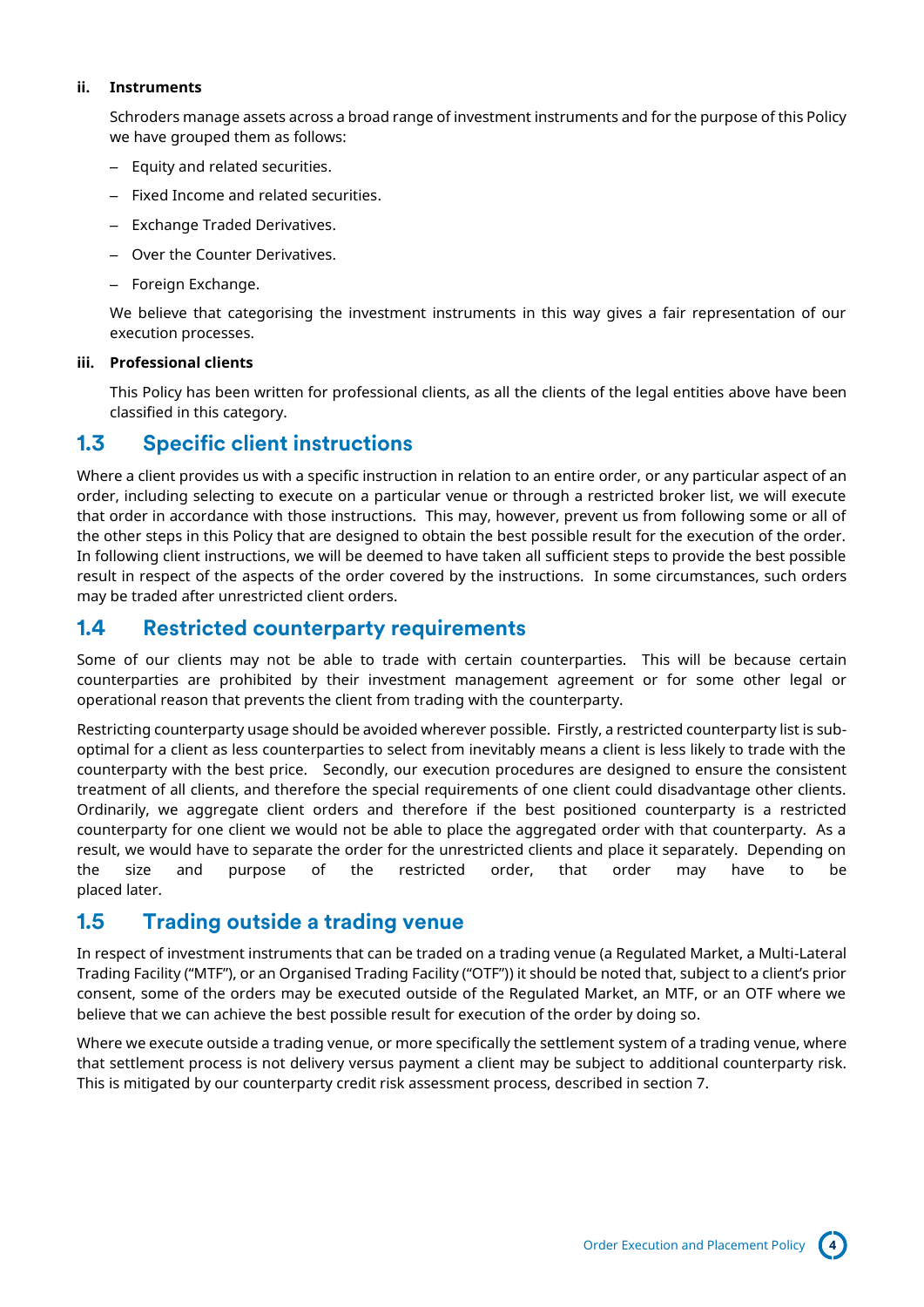## <span id="page-4-0"></span>**1.6 Delegated portfolio management and execution**

With the explicit authority of our clients, we sometimes delegate discretionary portfolio management and execution. The delegated entity may be outside the EEA or the UK and therefore not subject to MiFID/R or the on-shored regulation.

In respect of execution, any delegation would be within the Schroder Group. However, in respect of portfolio management, whilst this is generally a delegation to an entity in the Schroder Group this may not always be the case.

Where that entity is in the Schroder Group then the practices described in this Policy and our internal Group Order Management and Execution Policy apply. Where the entity is not in the Schroder Group then a Service Level Agreement will be in place to ensure that processes are in place to meet the requirements of our Group Order Management and Execution Policy. Where the practices described in this Policy conflict with local regulatory requirements, then the delegated entity will have to follow local regulatory requirements. In which case they are still required to act in our clients' best interests and to comply with the spirit of this Policy.

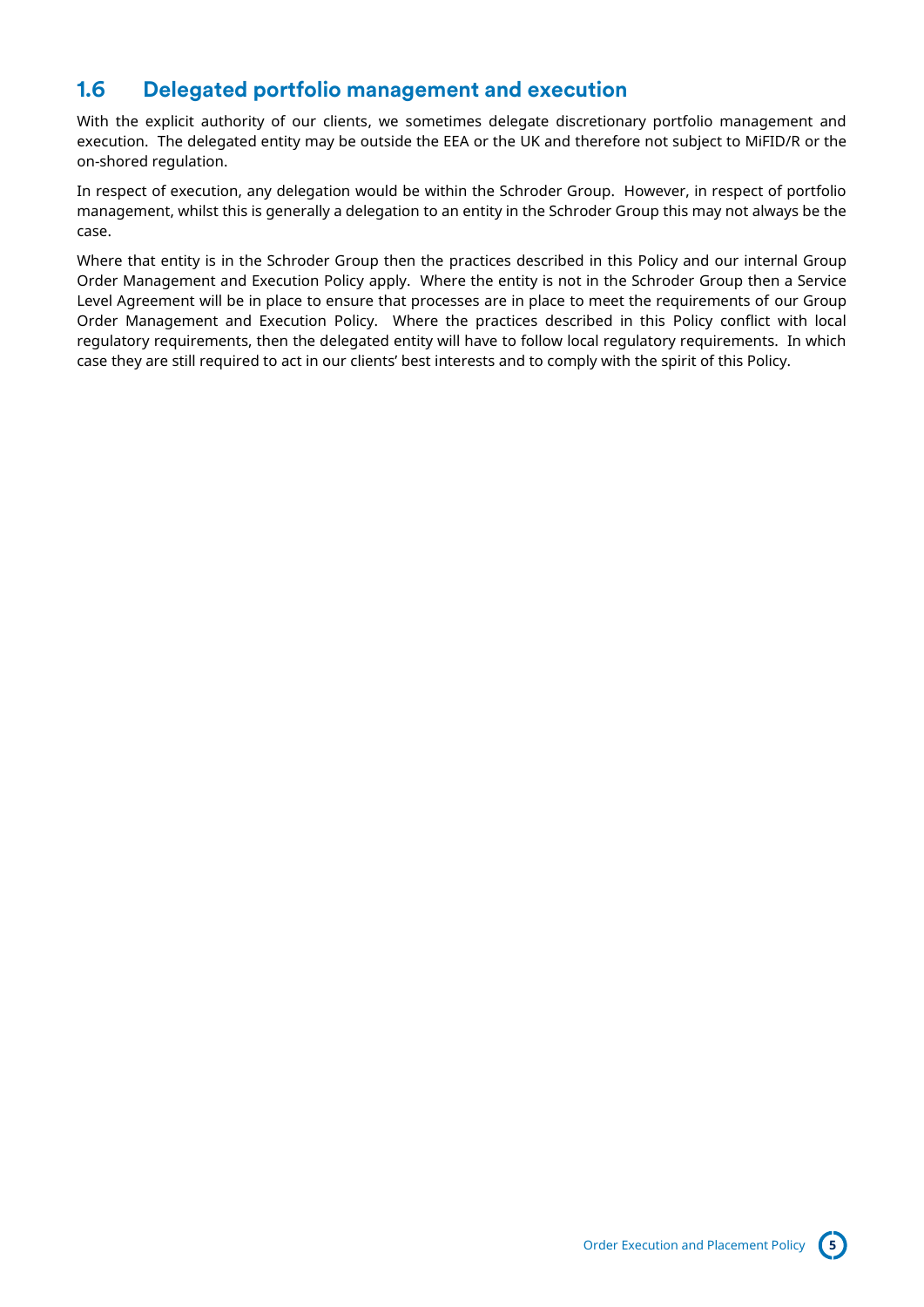# <span id="page-5-0"></span>**Section 2. Best Execution**

The MiFID/R best execution requirement is that portfolio management firms take all sufficient steps to obtain, when executing orders, the best possible result for their clients. In general, best execution obligations similar to this apply in all the jurisdictions in which we operate.

When executing client orders there are a number of execution variables that are beyond the control of portfolio management firms and therefore best execution obligations recognise that the best result will not be achieved in every case. The best execution obligation is essentially the requirement to design and implement processes that are sufficient to deliver best execution outcomes consistently over time. This implies that there is a requirement to manage the execution variables that are within the control of the portfolio management firm effectively.

For illustrative purposes, we have listed below the types of variable that are likely to be within and outside a portfolio management firm's control.

| <b>Access to liquidity</b>                  | We control the appointment of execution venues and therefore access to<br>sufficient good quality execution opportunities.                                                                                                                                                                                                                                                                                                                                                                                                                                                                                                         |
|---------------------------------------------|------------------------------------------------------------------------------------------------------------------------------------------------------------------------------------------------------------------------------------------------------------------------------------------------------------------------------------------------------------------------------------------------------------------------------------------------------------------------------------------------------------------------------------------------------------------------------------------------------------------------------------|
| <b>Execution management</b>                 | We control certain specific aspects of execution and placement:<br>$-$ The time we take to execute a trade.<br>- The timing between individual placements within the overall lifetime of<br>an order.<br>- The limits or levels.<br>- The price negotiation process.                                                                                                                                                                                                                                                                                                                                                               |
| Governance, organisation and<br>capability  | We control the technology we have deployed:<br>- To manage orders and executions.<br>- To assess market information and market conditions.<br>- To access execution methods such as execution management<br>Algorithms.<br>- To analyse execution performance.<br>We control the organisation of our trading teams and the governance and<br>oversight of the execution process.                                                                                                                                                                                                                                                   |
| <b>Client portfolio requirements</b>        | There are variables specific to client portfolios that may limit our ability to<br>exercise full execution discretion, such as:<br>- Counterparty restrictions.<br>- Specific client instructions.<br>- Cash-flows that must be traded at a certain point in time.<br>- Portfolio size and therefore order size.                                                                                                                                                                                                                                                                                                                   |
| The market, its structure and<br>conditions | Market conditions are outside our control. The execution strategy for a<br>trade will depend on the amount of liquidity available and the market<br>conditions at the start and throughout the duration of the trade.<br>Therefore, if market conditions change the trading strategy may change.<br>A particular market's structure is outside our control. The relative<br>sophistication of a market will determine what technological infrastructure<br>and analytics are available and this in turn will determine the extent to<br>which transparent pricing information is available and the execution<br>options available. |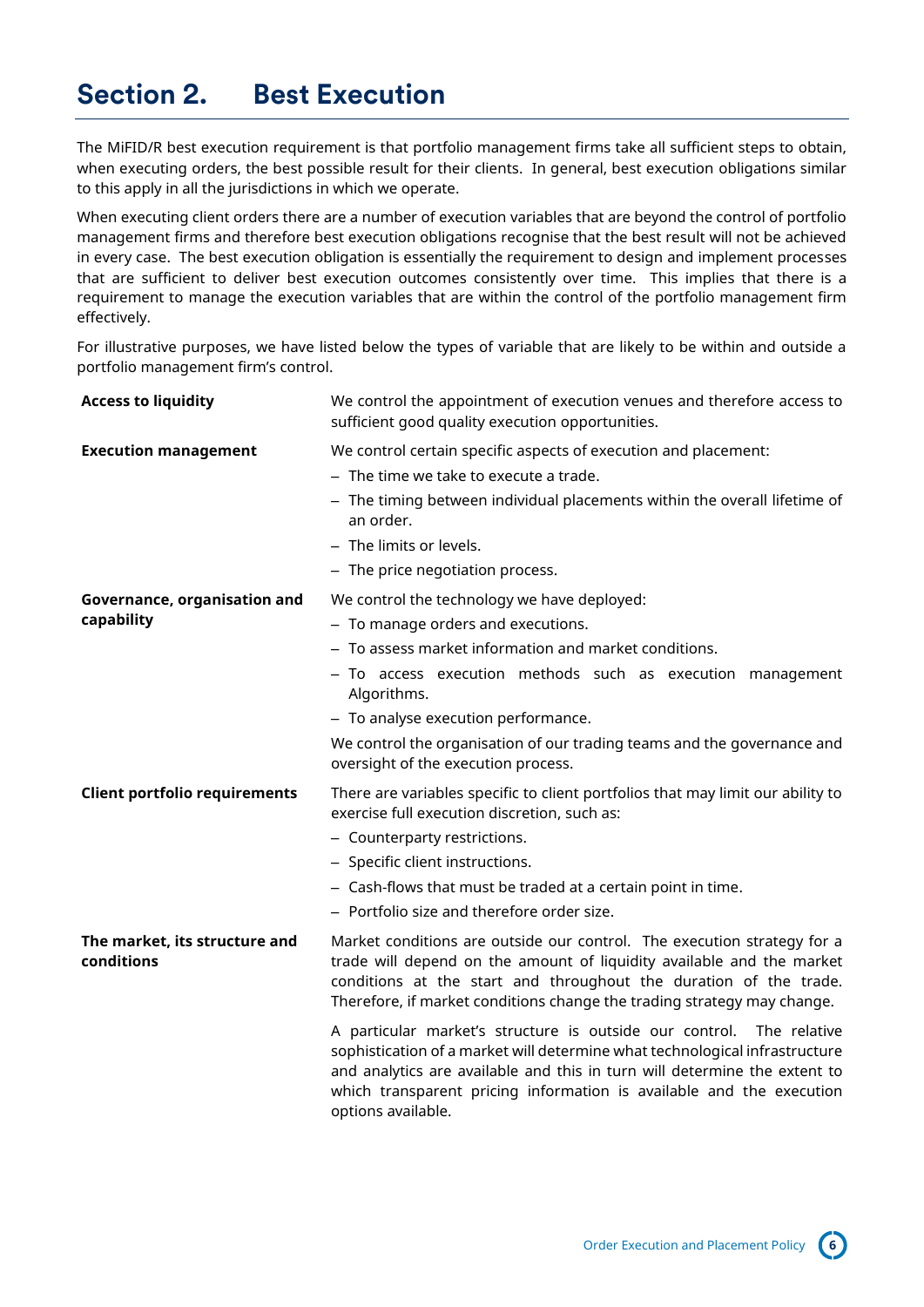In summary, the best execution obligation requires a portfolio management firm to implement systems, processes, execution arrangements and a governance framework that are sufficient to:

- deliver best execution outcomes;
- monitor outcomes and therefore identify where they are sub-optimal;
- take action where outcomes are considered sub-optimal; and
- monitor market and technological developments to ensure that those systems, processes and execution arrangements are updated over time.

Whilst processes sufficient to deliver best execution are implemented ex-ante, whether best execution outcomes have been achieved can only be judged with hindsight.

In addition to best execution requirements our order management and execution processes take into consideration the following:

- the fair treatment of clients;
- the management of credit risk;
- the management of operational risk; and
- the adherence to any other regulatory requirements.

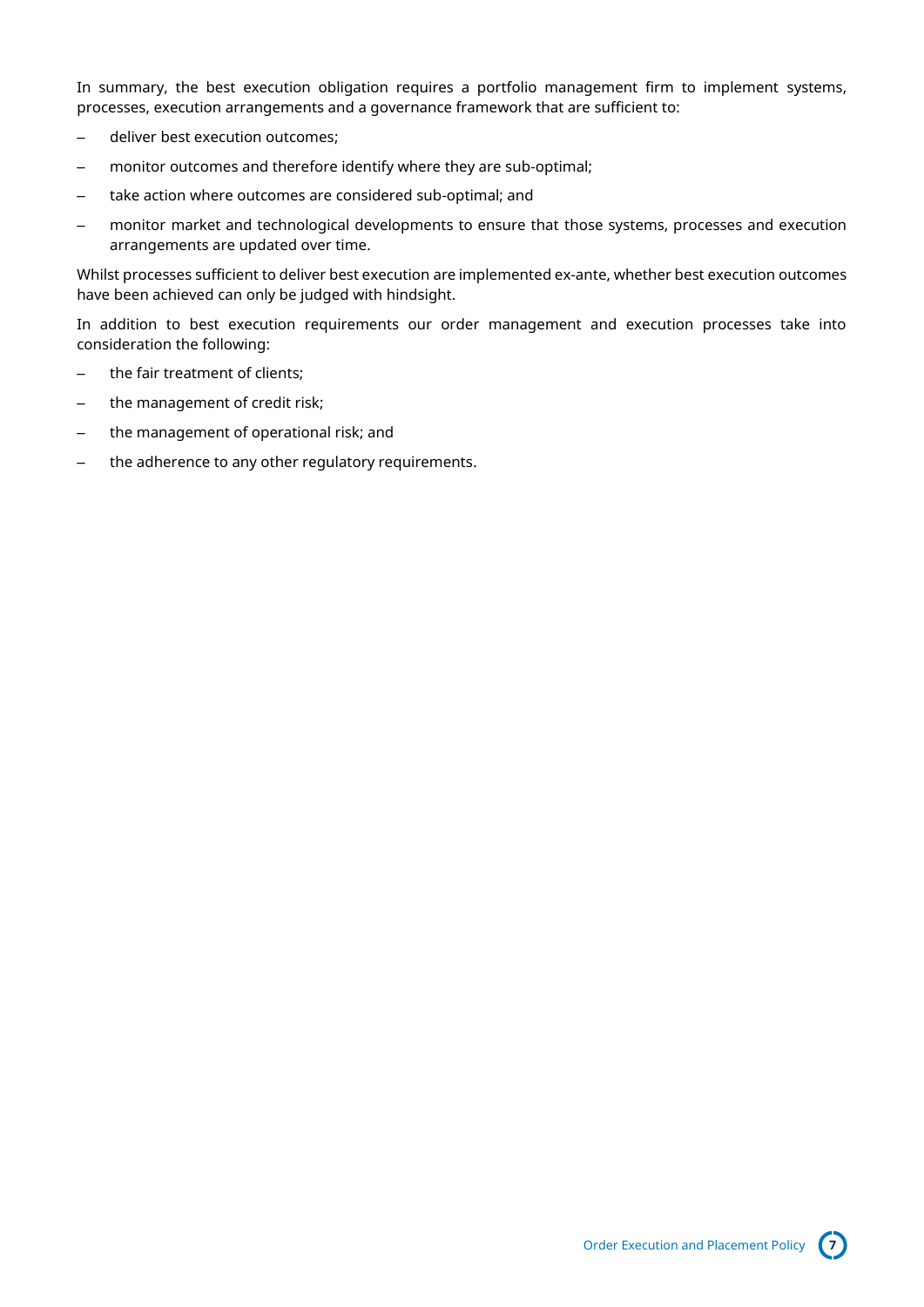# <span id="page-7-0"></span>**Section 3. Execution Factor Evaluation**

The MiFID/R requirement is that investment firms consider the characteristics of an order including the type of instrument and the types of execution venue available in determining the relative importance of price, costs, speed, likelihood of execution, likelihood of settlement and size to the execution of that order.

We have defined the execution factors as follows:

| <b>Price</b>                       | Price refers to the average price at which the whole order was executed.                                                                                                                                                                                                                                                                                                                                             |
|------------------------------------|----------------------------------------------------------------------------------------------------------------------------------------------------------------------------------------------------------------------------------------------------------------------------------------------------------------------------------------------------------------------------------------------------------------------|
|                                    | The price includes the implicit costs of the trade, which are the opportunity costs<br>incurred or benefits accrued as a result of the execution strategy over the lifetime of<br>the order. This definition does not include explicit costs such as commissions.                                                                                                                                                    |
|                                    | The price achieved could be the best price immediately available at the time the Trader<br>receives the order. However,                                                                                                                                                                                                                                                                                              |
|                                    | The size of the order may mean that liquidity at the best immediately available<br>i.<br>price is not sufficient to satisfy the whole order. Therefore, the order will have to<br>be worked carefully over time utilising strategies that are sensitive to time and<br>liquidity in order to avoid adverse price movements due to information leakage.                                                               |
|                                    | Whilst there may be sufficient liquidity to execute the order in full, the market<br>ii.<br>signals at the time the order is received may indicate that the price is going to move<br>in favour of delaying execution.                                                                                                                                                                                               |
|                                    | Price will always be a factor and it is usually, but not always, the most important factor.                                                                                                                                                                                                                                                                                                                          |
| Costs                              | Cost refers to the explicit costs of execution, such as commission costs on equity trades<br>and exchange traded derivatives.                                                                                                                                                                                                                                                                                        |
|                                    | In order to differentiate between price and cost, in this Policy we have limited the<br>definition of cost to explicit costs. The bid/offer spread of an investment instrument is<br>an implicit cost of trading and we have included this in the definition of price above.                                                                                                                                         |
| <b>Speed</b>                       | Speed refers to the time taken to complete the whole order.                                                                                                                                                                                                                                                                                                                                                          |
|                                    | There are potential opportunity costs and benefits in the speed of execution. Current<br>market conditions and advertised trading interests provide signals to the likely direction<br>and momentum of the price of an instrument. Executing too quickly can increase<br>market impact and may result in missed execution opportunities, whilst executing too<br>slowly exposes the order to additional market risk. |
|                                    | Sometimes orders need to be executed urgently in order to reduce risk; close an<br>unsuccessful investment strategy; crystallise gains; seize an investment opportunity; or<br>to secure market exposure at a particular valuation point. This can result in an<br>execution outcome that is worse than could have been achieved with a more patient<br>strategy.                                                    |
|                                    | When speed is an important factor, it is important to have access to execution venues<br>where liquidity is reliable and therefore likely to execute. Therefore, speed is closely<br>linked to the likelihood of execution.                                                                                                                                                                                          |
| Likelihood of<br>execution         | The likelihood of execution refers to the probability that the whole order will be<br>completed within a given time. In this Policy, it does not refer to a counterparty's ability<br>to honour the contract. This is the likelihood of settlement.                                                                                                                                                                  |
|                                    | Where speedy execution is required, we approach those counterparties that are most<br>likely to be able to execute. Equally, those venues where liquidity can be illusory would<br>be avoided.                                                                                                                                                                                                                       |
| <b>Likelihood of</b><br>settlement | The likelihood of settlement refers to the probability that an order will be settled or<br>settled within the normal settlement cycle.                                                                                                                                                                                                                                                                               |

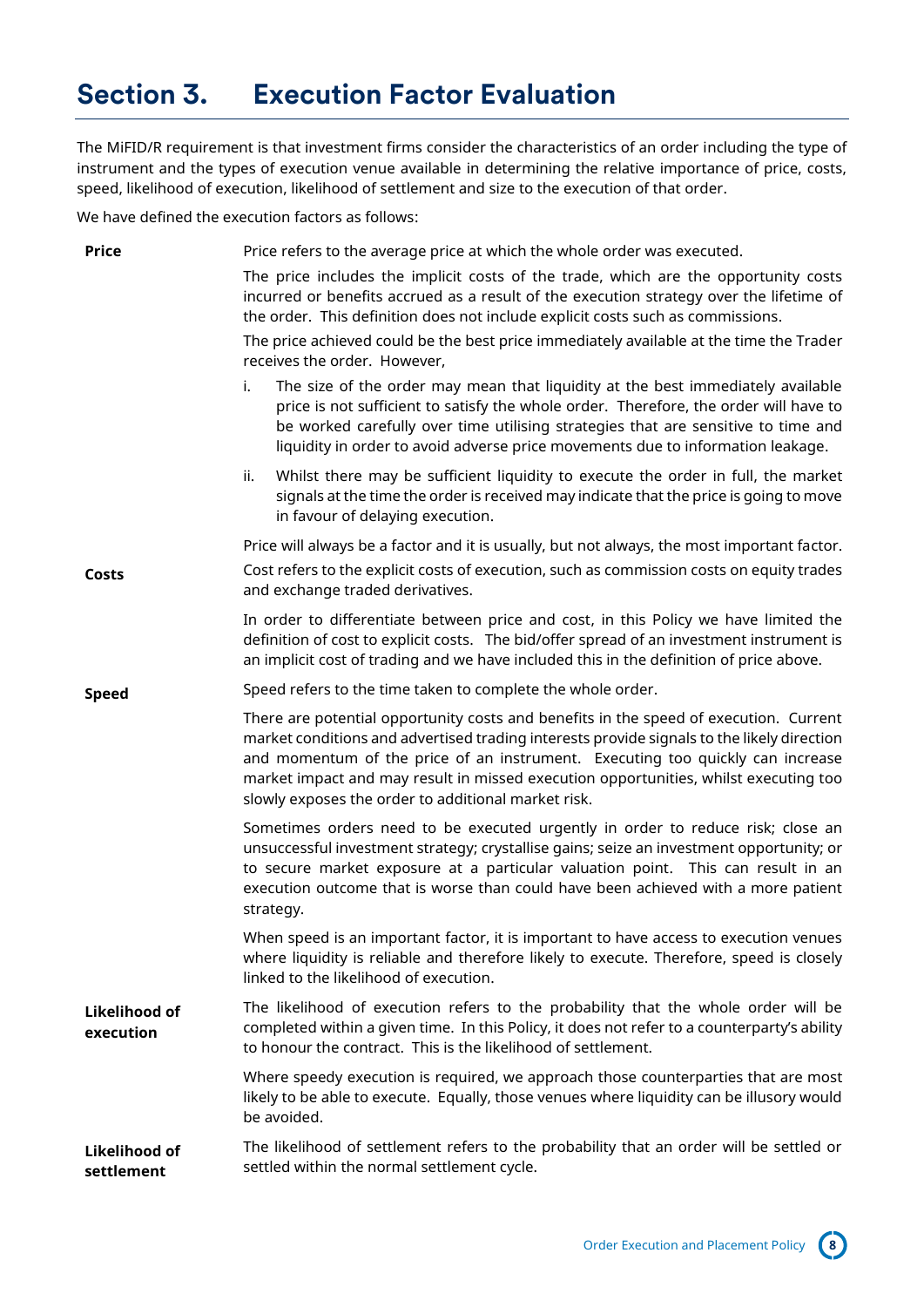This is a more important factor in markets that do not have delivery versus payment or payment versus payment settlement processes. It is considered very carefully as part of our counterparty credit risk assessment process described in section 7.

In addition, the likelihood of settlement is important to our Foreign Exchange Traders when executing trade related foreign exchange trades to ensure that the underlying securities trades will settle on time.

**Size** In this context, size refers to the objective of securing large execution fills rather than the size of the order itself, which is characteristic of the order rather than an execution factor.

> The need to execute in size can be important when we want to either implement or exit a position quickly or where we wish to minimise the information leakage associated with smaller fills.

There is generally a trade off between size and price.

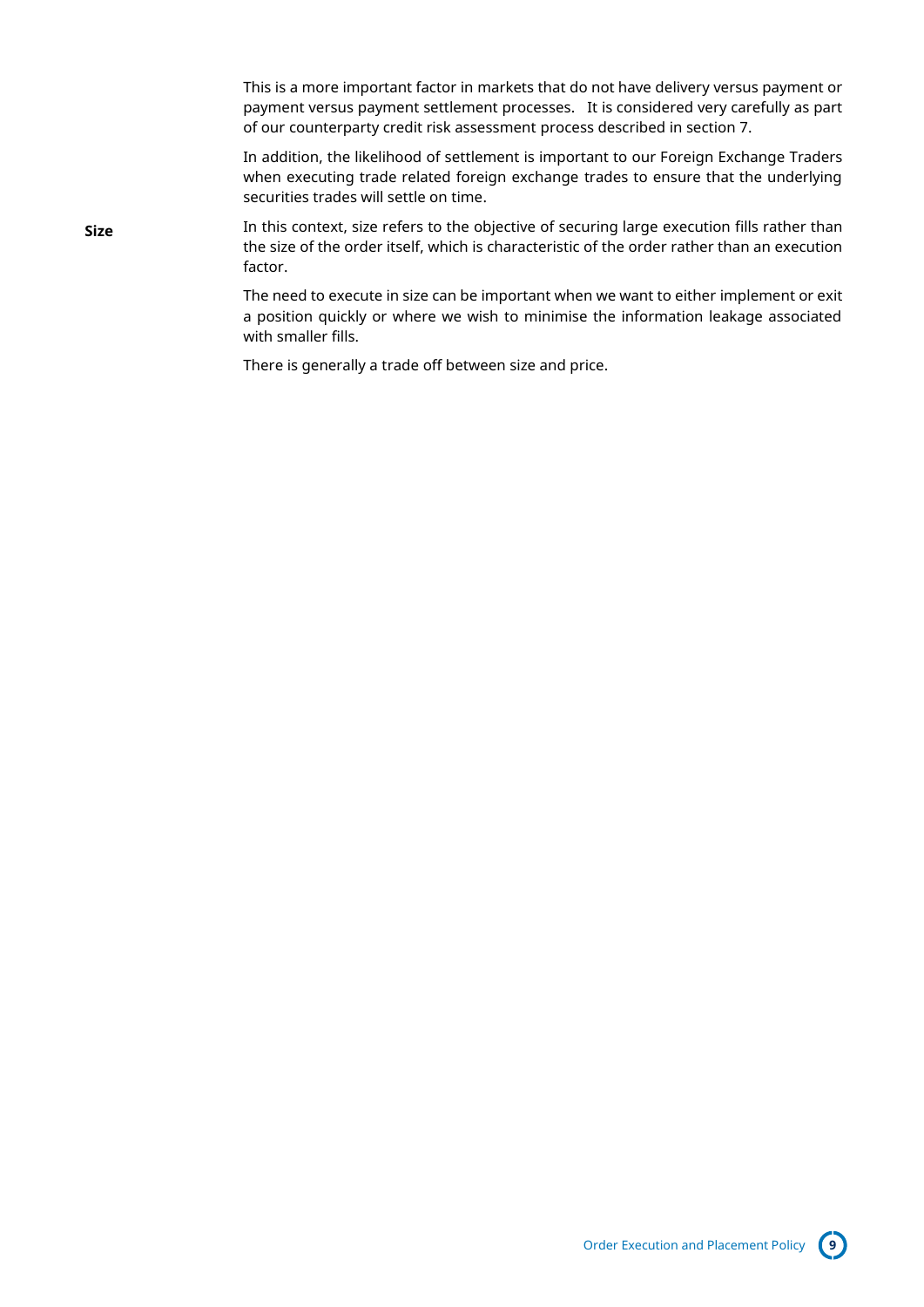### <span id="page-9-1"></span><span id="page-9-0"></span>**4.1 Execution venues and trading venues**

Under MiFID/R an execution venue is defined as a Regulated Market (an exchange), an MTF, an OTF, a Systematic Internaliser, or a Market Maker or other liquidity provider or an entity that performs a similar function in a third country to the functions performed by any of the foregoing. Therefore, broadly speaking, an execution venue is either a trading venue or a counterparty.

A trading venue is an order book or market platform where buyers and sellers interact multi-laterally, posting orders or soliciting quotes via a request for quote ("RFQ") process or similar trading protocol. Regulated Markets, MTFs and OTFs are trading venues.

We are not members of the exchanges directly, but we have access to them via our counterparties and their electronic execution Algorithms and Smart Order Routers ("SORs"). We are members of certain other trading venues that are multi-lateral trading platforms. We use these trading venues to execute directly with counterparties or with the investment firm operator who matches our orders with other participants. The trading venues we access directly are listed in Appendix 1.

Where we execute with a counterparty directly the counterparty either executes a principal, or risk, trade or works an order in an agency trade. The counterparty will interact with other execution venues in order to lay off their risk or fill those orders.

A Systematic Internaliser is a type of counterparty, for example an Investment Bank, which executes client orders over the counter on its own account, outside a Regulated Market or other multilateral platform on an organised, frequent, systematic and substantial basis. Due to the extent of their trading activity in specific securities, and therefore their likely impact on the price formation process, certain entities have to trade as Systematic Internalisers in those securities and comply with the relevant MiFID/R price disclosure rules. The counterparties on whom we place significant reliance are listed in Appendix 1.

## <span id="page-9-2"></span>**4.2 Agency or principal**

When we execute or place orders for a client, we are acting as a client's agent. Regardless of the method of execution a client's portfolio executes on a principal to principal basis with the counterparties we select.

When we deal with counterparties for a client, on a trading venue or directly, an order can either be executed as a "principal trade" or placed as an "agency trade". The child orders of the same parent order could be dealt as both principal and agency trades.

### – **Principal Trade**

Where a counterparty is acting in a principal trade they will execute at a risk price, take the position onto their balance sheet and manage the market risk arising. The principal trade execution process is often executed on an RFQ basis. An RFQ process is common in markets with no exchange, sometimes referred to as "dealer" markets, such as fixed income, foreign exchange and OTC derivative markets. However, the same process can also exist in markets that have an exchange when trading in larger sizes.

### – **Agency Trade**

Where a counterparty, or their Algorithm, is acting on a purely agency basis they are receiving and then transmitting the order to the most appropriate execution venue. The market impact or opportunity cost will be absorbed within the execution price. They send the order to other execution venues, being exchanges, multi-lateral trading venues or counterparties. The counterparty does not take on any risk and is used for their expertise and access to liquidity. This is also referred to as riskless principal trading.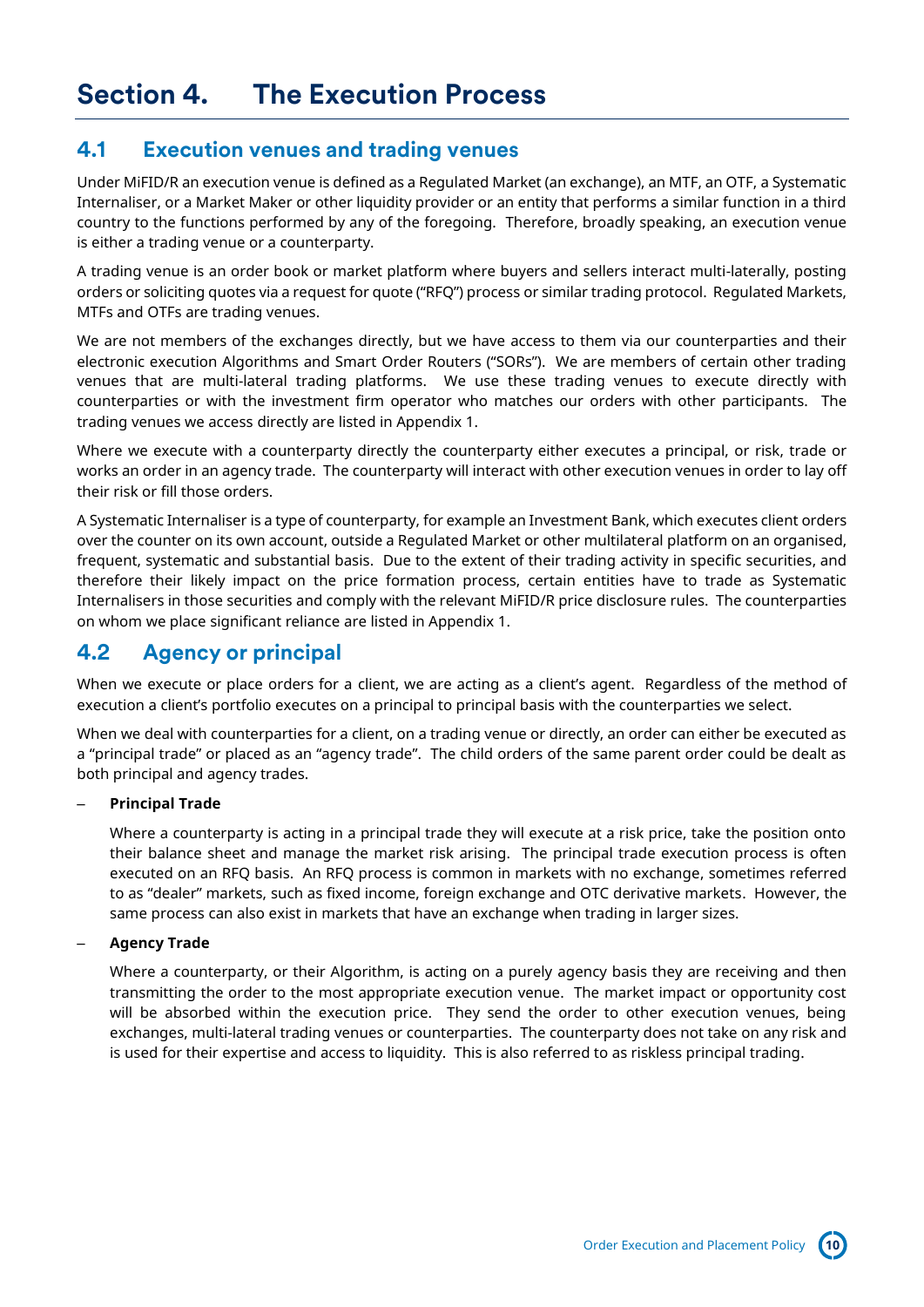## <span id="page-10-1"></span><span id="page-10-0"></span>**5.1 Execution venue selection**

There are two levels of execution venue selection:

- In the first instance we select the population of counterparties, trading venues and electronic execution Algorithms we use on an ongoing basis.
- Then we select the counterparties, trading venues and electronic execution Algorithms we use for each particular order.

This section describes how we select and monitor the population we trade with on an ongoing basis.

### <span id="page-10-2"></span>**5.2 Counterparty credit risk assessment**

Where trading with a counterparty or on a particular trading venue will expose a client to some counterparty credit risk then that risk is reviewed by our Group Credit Risk Team. Our process is not to trade with any entity without that entity having been reviewed. This process is described in section 7.

### <span id="page-10-3"></span>**5.3 Trading venues**

We have access to a large number of trading venues via our counterparties, but we have access to relatively few directly. The ones we have access to directly are the large multi-lateral venues in their relevant markets, such as Tradeweb, MarketAxess, Bloomberg, FX Connect and FXall.

The decision to use a trading venue is primarily based on their market coverage and liquidity. We enter into contractual agreements with the trading venues we use. We undertake an operational assessment that includes understanding: the venue's trading practices and procedures, including operational controls; the nature of the other market participants; the ability to limit or prohibit interaction with other market participants; information security; and business continuity arrangements.

### <span id="page-10-4"></span>**5.4 Counterparties**

Each of our trading desks has a process for the selection of the population of counterparties they use. The selection criteria vary across the desks, but the factors evaluated are typically as follows:

| <b>Market coverage</b>                           | This covers market share, the instruments covered and the liquidity the<br>counterparty has access to.                                                                                                                            |
|--------------------------------------------------|-----------------------------------------------------------------------------------------------------------------------------------------------------------------------------------------------------------------------------------|
| <b>Trading competitiveness</b><br>and competence | This covers the willingness to commit capital; price competitiveness; the<br>promptness of execution and quote responsiveness; and the perceived quality<br>of the trading team.                                                  |
| <b>Operational capability</b>                    | This covers desk to desk electronic communication, such as FIX protocol; trade<br>matching, confirmation and settlement efficiency; the collateral management<br>process; and their responsiveness to other operational requests. |
| <b>Documentation capability</b>                  | This covers their competency and efficiency in negotiating legal documentation.<br>Documentation is a pre-requisite to trading in derivatives markets.                                                                            |

### <span id="page-10-5"></span>**5.5 Electronic execution algorithms**

Algorithms and SORs are used for the execution of some equity, foreign exchange and exchange traded derivatives orders. We do not have any proprietary execution Algorithms; we utilise Algorithms and SORs provided by our counterparties. However, we assist, through feedback, our counterparty providers with the development of their electronic execution methods.

The Algorithm used depends on the characteristics of the order and the prevailing market conditions. Algorithms are programmed to execute various strategies, such as, sourcing the best immediately available price; working an order over time or at a particular volume participation rate; or managing an order to a particular execution benchmark.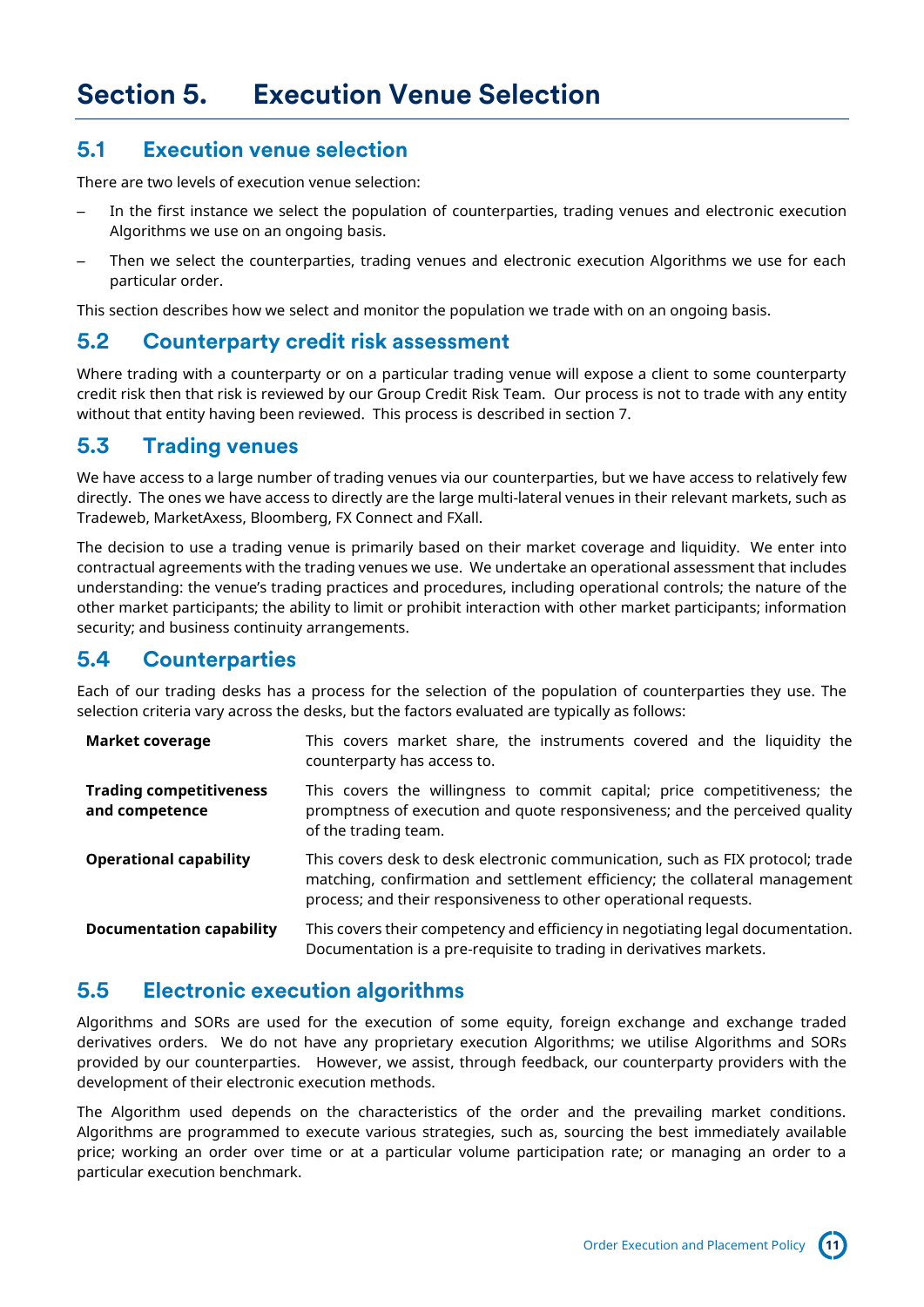The Algorithms we use are subject to an assessment process, which includes:

- The execution methodology, including its routing logic, the execution venues and market participants it interacts with, and, where necessary, the ability to limit or prohibit the interaction of our orders with the orders of certain types of market participant.
- The provider's oversight of best execution and market practices.
- The execution details we will be provided with in order to assess execution quality.
- The system's resilience to outages and availability in times of market stress.
- The confidentiality of our order flow.

The process is driven by an industry standard questionnaire, where one exists, or our own bespoke questionnaire otherwise.

### <span id="page-11-0"></span>**5.6 Execution venue assessment**

We monitor the performance of the execution venues and the Algorithms we use on an ongoing basis through a combination of processes:

- i. Discussions between our Traders and our counterparties on an order by order basis.
- ii. We use transaction cost analysis ("TCA") to assess trading performance for equities, foreign exchange and fixed income, where data is available. This data is reviewed to identify outliers, individual executions that have a high cost, and to analyse trading strategy and counterparty execution performance. The TCA data is reviewed weekly by the trading teams and by the Trading Performance Oversight Committees on a quarterly basis.

The TCA data relating to algorithmic executions is analysed to compare Algorithm performance. The performance of algorithmic execution strategies specifically is reviewed at the Trading Performance Oversight Committees and separate electronic trading meetings on a quarterly basis.

- iii. For investment instruments not covered by TCA there are alternative execution review processes involving the Traders, Portfolio Managers and Compliance to consider execution processes and quality retrospectively.
- iv. Counterparties are subject to ongoing review and the major counterparties have formal reviews on a regular basis. Reviews are based on our own internal analysis of their performance and we will also take in consideration execution information published by the counterparty where useful.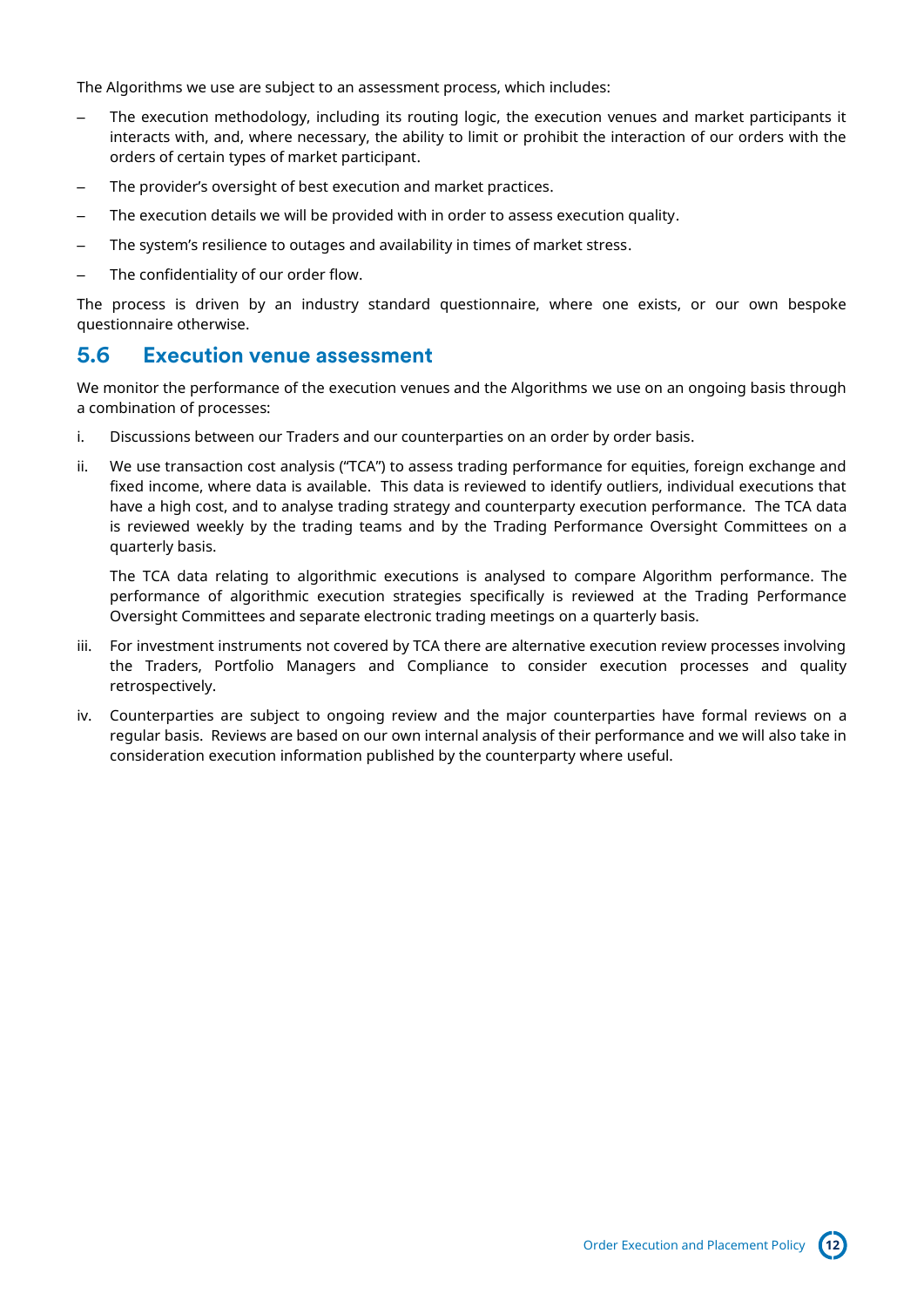### <span id="page-12-1"></span><span id="page-12-0"></span>**6.1 Order management**

Our order management process is governed by our internal Group Order Management and Execution Policy and related procedures. In summary, order handling operates as follows:

- Orders are pre-allocated to portfolios.
- Orders are generally aggregated, subject to some exceptions permitted by our internal processes, and then executed as a combined block. We aggregate where it is unlikely that aggregation will work to the disadvantage of the portfolios aggregated.
- Where there are orders in the opposite direction in the same security then we will look to "cross" that security from one client's portfolio to another, where permitted to. Where we cross we follow a set of principles set out in our internal Policy that ensure that the price is consistent with best execution, advantageous to both clients and executed by one of our counterparties in the market, subject to limited exceptions overseen by Compliance.
- Where an order is not executed in full, partial executions are allocated on a fair and reasonable basis in accordance with the requirements of our internal processes. This is generally on a pro-rata basis, subject to amendment, such as when the allocation falls below a security's minimum tradable size. On occasion this may operate to the advantage or disadvantage of a portfolio.
- Where we judge that aggregation, and the resulting allocation, is likely to lead to the disadvantage of a portfolio on a consistent basis then we permit derogations from the aggregation process. This could occur where: a very small portfolio is aggregated with larger portfolios; the security has a minimum tradeable size; and the order is filled over multiple fills. As a result, for each fill the small portfolio's pro-rata allocation is likely to be below 50% of the minimum trade size and therefore rounded down to a zero allocation and therefore the small portfolio's order is unlikely to receive an allocation until the last fill. In these circumstances we may manually amend the allocation so that the small portfolio shares some of the earlier fills.

In respect of new issues and placements, we allocate the supply in accordance with the principles set out in the internal Policy:

- Orders should reflect a position the Portfolio Manager is comfortable to hold for the long term.
- The proposed position should be commensurate with current positions in the portfolio, taking into account the conviction in the new issue relative to current positions held in the portfolio.
- Orders should be pre-allocated to specific client mandates.
- Orders when placed should observe the risk profile of the mandate.
- Expressions of interest should be based on real demand, there must be no inflation of order numbers.

### <span id="page-12-2"></span>**6.2 Execution strategies**

The execution strategies described in the following represent general principles rather than prescriptive processes. It is not possible to be prescriptive as the permutations of order characteristics and market conditions are too numerous. Changing market conditions mean that a well conceived strategy is subject to change at any point in time.

Our Traders have full discretion in determining the most appropriate venue and execution strategy on an order by order basis, subject to client and Portfolio Manager specific instructions; and the counterparties available to the client. We rely on the experience of our trading teams to make sound judgements based on the prevailing market conditions. We have implemented real time market information, trading analytics software and market intelligence services in order to ensure we have the capability to assess those conditions.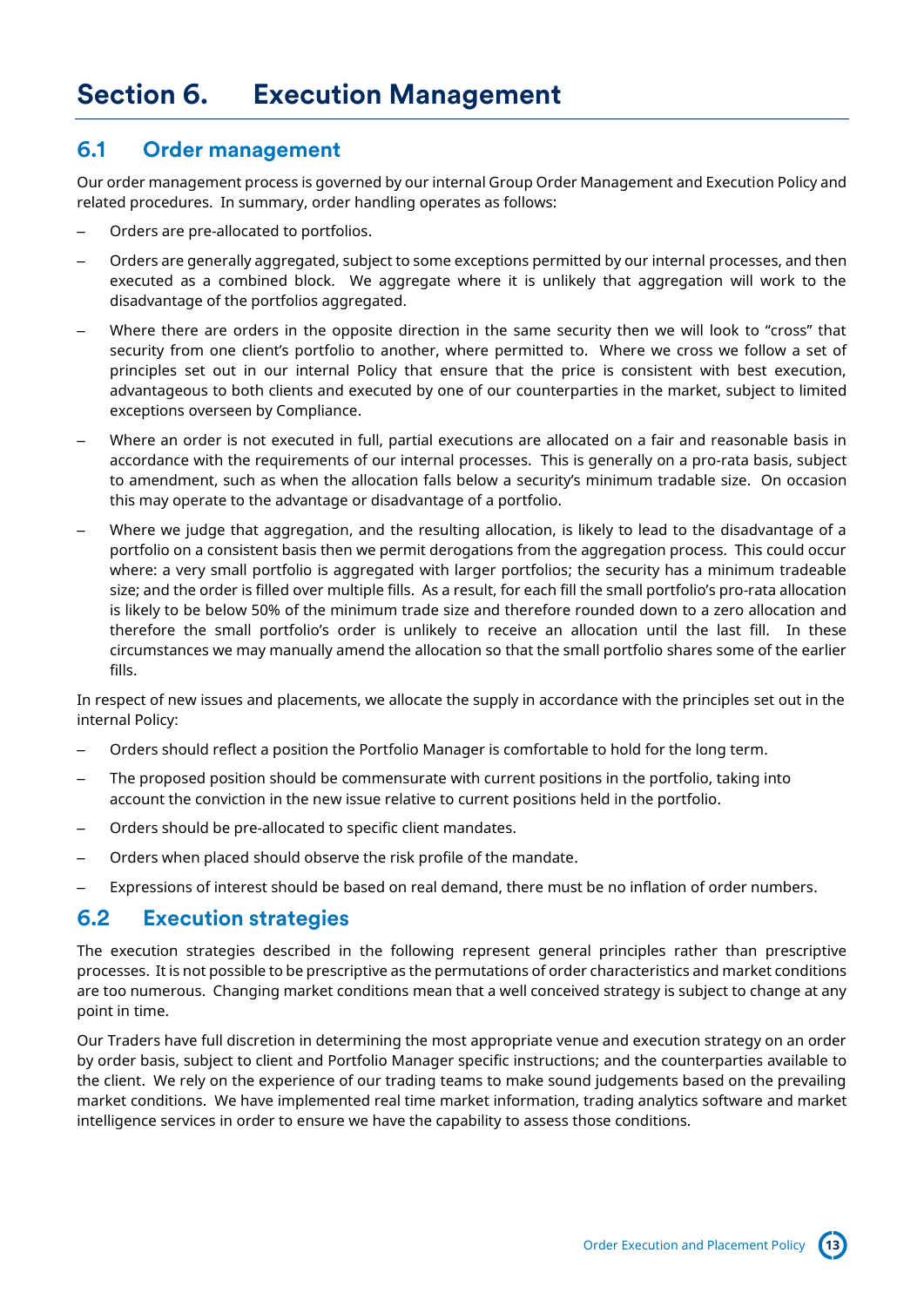# <span id="page-13-0"></span>**6.3 Equities and related securities**

#### **Investment Instruments**

Orders in common and preferred stocks; depositary receipts; contracts for difference; exchange traded funds; and "delta one" structured products such as equity linked notes and low exercise price options and warrants are executed by our Equity Traders.

### **Market**

Equity markets are often fragmented, which means that liquidity in a security can be spread across execution venues, both trading venues and counterparties, and all liquidity may not be immediately visible. As a result, our process is designed to ensure we have access to sufficient execution venues to deliver best execution. In general, equity market liquidity can be found:

| On stock exchanges                            | Under MiFID/R, these are referred to as Regulated Markets; are authorised<br>by a national regulator; and follow prescribed rules in terms of being open<br>to the public, hours of opening and price transparency.                                                                                                                                                                                                      |
|-----------------------------------------------|--------------------------------------------------------------------------------------------------------------------------------------------------------------------------------------------------------------------------------------------------------------------------------------------------------------------------------------------------------------------------------------------------------------------------|
| On multi-lateral trading<br><b>facilities</b> | MTFs are also authorised by national regulators and therefore have to<br>operate under rules that are similar to, but not the same as, Regulated<br>Markets. They are managed by individual brokers, consortiums or other<br>approved market operators. They can control who participates in the<br>market.                                                                                                              |
| <b>Off trading venues</b>                     | The MiFID/R trading obligation requires that, securities are ultimately<br>executed on a Regulated Market, an MTF; an OTF; a Systematic Internaliser;<br>or on the trading venue of a third country where that trading venue has been<br>assessed as equivalent. Therefore, in addition to RMs and MTFs we execute<br>orders with Systematic Internalisers or with other counterparties on an over<br>the counter basis. |
|                                               | In addition, outside the EEA/UK orders can be executed on a counterparty's<br>Broker Crossing Network ("BCN"). BCNs are internal exchanges set up by<br>brokers in order to attract liquidity to maximize their internal crossing<br>opportunities. In the US, orders can be executed on venues called<br>Alternative Trading Systems, which operate in a manner similar to BCNs.                                        |

#### **Process**

Equity related orders are raised on and processed through our order management system ("OMS"). The trading blotter of our OMS has electronic connectivity, via FIX protocol, to an execution management system ("EMS") that connects electronically to execution Algorithms and to other multi-lateral trading platforms sometimes referred to as Crossing Networks. This facilitates electronic or "low touch" execution. The EMS enables us to incorporate new algorithmic trading strategies into our traders' toolset as and when required.

Additionally, we instruct counterparties by phone and market messaging services. This is sometimes referred to as voice execution or "high touch" to differentiate it from the electronic execution methods above. Where we instruct by phone or message the orders are also communicated by FIX protocol where possible.

### **Typical execution strategies**

The execution approach is determined by assessing the inherent characteristics of the order against the backdrop of the prevailing market conditions. Market conditions are assessed using generic market data sources and specific trading analytics software that analyses historic and current market conditions and trading information to assess the available liquidity and formulate the trading strategy. Making sound pre-trade decisions is crucial to minimise the implicit costs of trading.

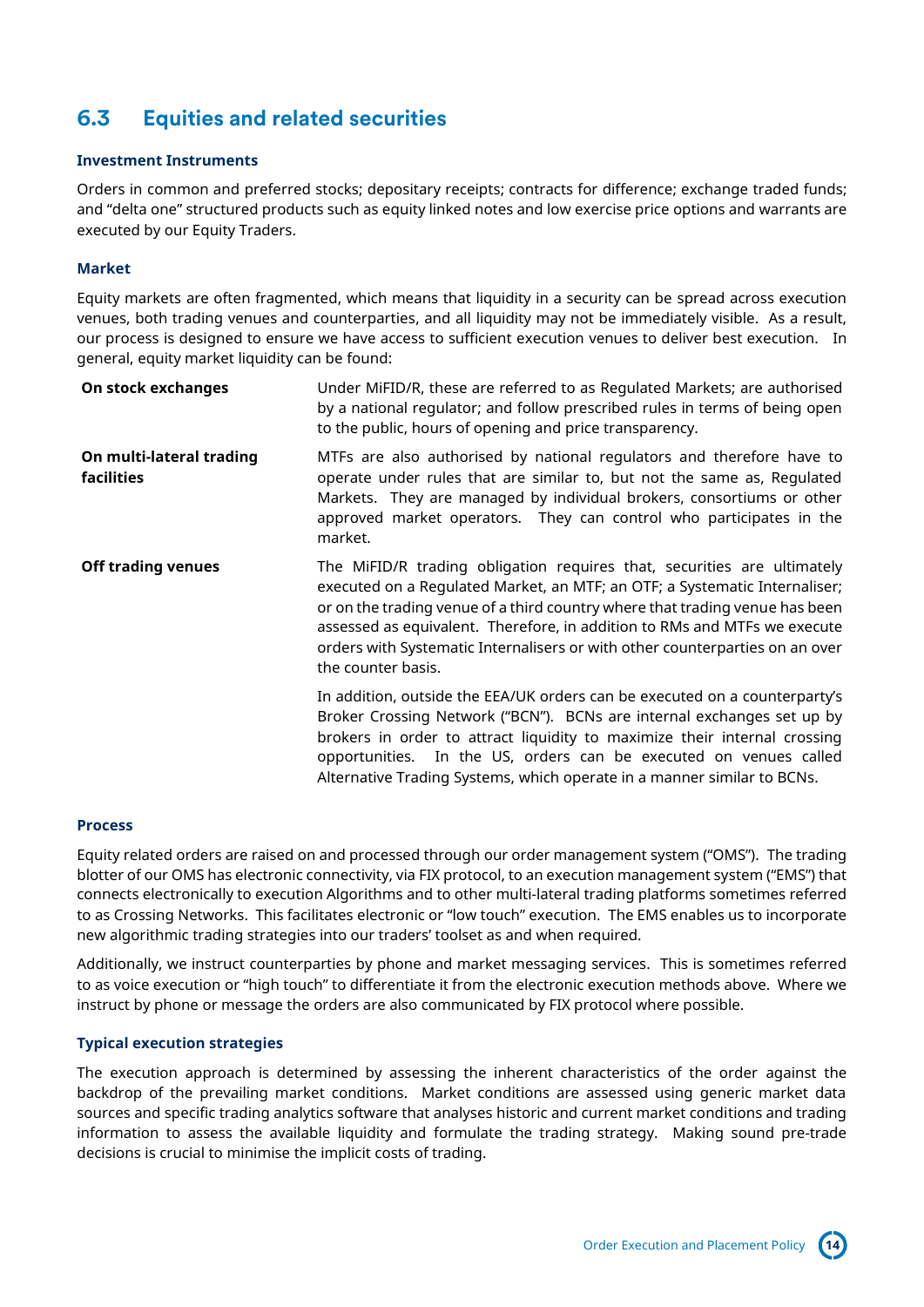Electronic execution methods incur lower commission rates and therefore we favour these where we believe that the best combination of price and costs can be achieved. We use a number of Crossing Networks and Algorithms for electronic execution.

Crossing Networks are multilateral trading venues that facilitate the interaction of orders from portfolio management firms and counterparties. They provide access to anonymous, natural liquidity in both small and large blocks. Crossing Networks, being anonymous, are attractive to all portfolio management firms looking to execute large blocks.

Algorithms provide us with execution strategies that enable us: to access the market anonymously; to search dark venues for liquidity; and to apply an execution strategy that best fits the investment objective of the order.

Unless we believe we can improve execution by instructing a counterparty directly, in a high touch order, we will use a low touch method.

High touch orders are likely to be large orders relative to average daily volume ("ADV"); orders in illiquid stocks; orders in specialist markets, such as some emerging markets and mid and small cap stocks; or where execution is urgent. As a result, broker expertise or capital is required to execute the order. High touch orders may be executed as follows:

- i. Searching market information for indications that there are large blocks of natural liquidity available.
- ii. Contacting specialist brokers to instruct them to locate blocks of natural liquidity for us.
- iii. Executing a principal trade via an RFQ process or contacting a single counterparty we know will price competitively.

There is a trade off between progressing an order in multiple fills, whilst signalling the order to the market, and waiting for a large block to be filled, whilst risking adverse market movements. Therefore, if speed of execution is important we give due consideration to executing a principal trade.

High and low touch methods can be used simultaneously, for example we may ask a counterparty to source block liquidity while we work the order in a low touch strategy.

Program or list orders are an order in multiple different stocks and are normally a slice of a portfolio raised to fund an outflow or to invest an inflow. These orders can be placed as an entire list or a reduced list with some stocks removed and placed separately, in order to achieve the best outcome for the list and the individual stocks. A list order can be executed as an agency or a principal trade. Generally, list trades are relatively low ADV and therefore they will be executed electronically via an Algorithm. As a list is treated as one order, a lower aggregate commission rate may be achieved than would be if the orders were executed as individual orders.

List trades may have to be executed at a valuation point and are therefore urgent. Consequently, where the order is larger in size we can execute it as a principal trade. In which case counterparties are put in competition. We disclose the generic characteristics of the order: liquidity, sector breakdown and tracking error and the brokers submit quotes on this basis. Executions are then filled at the mid or last traded price.

Depository Receipts are traded like equities. Contracts for difference are traded like equities with the counterparty giving up the trades to the Prime Broker of the client, although in certain countries the executing counterparty has to be the Prime Broker.

ETFs are typically traded on an RFQ basis either as a creation or redemption or as a principal trade with a counterparty willing to make a risk price. Trades are executed with ETF Authorised Participants ("APs") in larger sizes. APs are ETF market makers appointed by the ETF Manager.

The terms of delta one products, like participatory notes, are negotiated with the counterparty and the underlying stock is priced at the closing price of the relevant exchange.

#### **Execution factor assessment**

| <b>Factor</b> | <b>Relative importance</b>                      |
|---------------|-------------------------------------------------|
| <b>Price</b>  | Ordinarily, price is the most important factor. |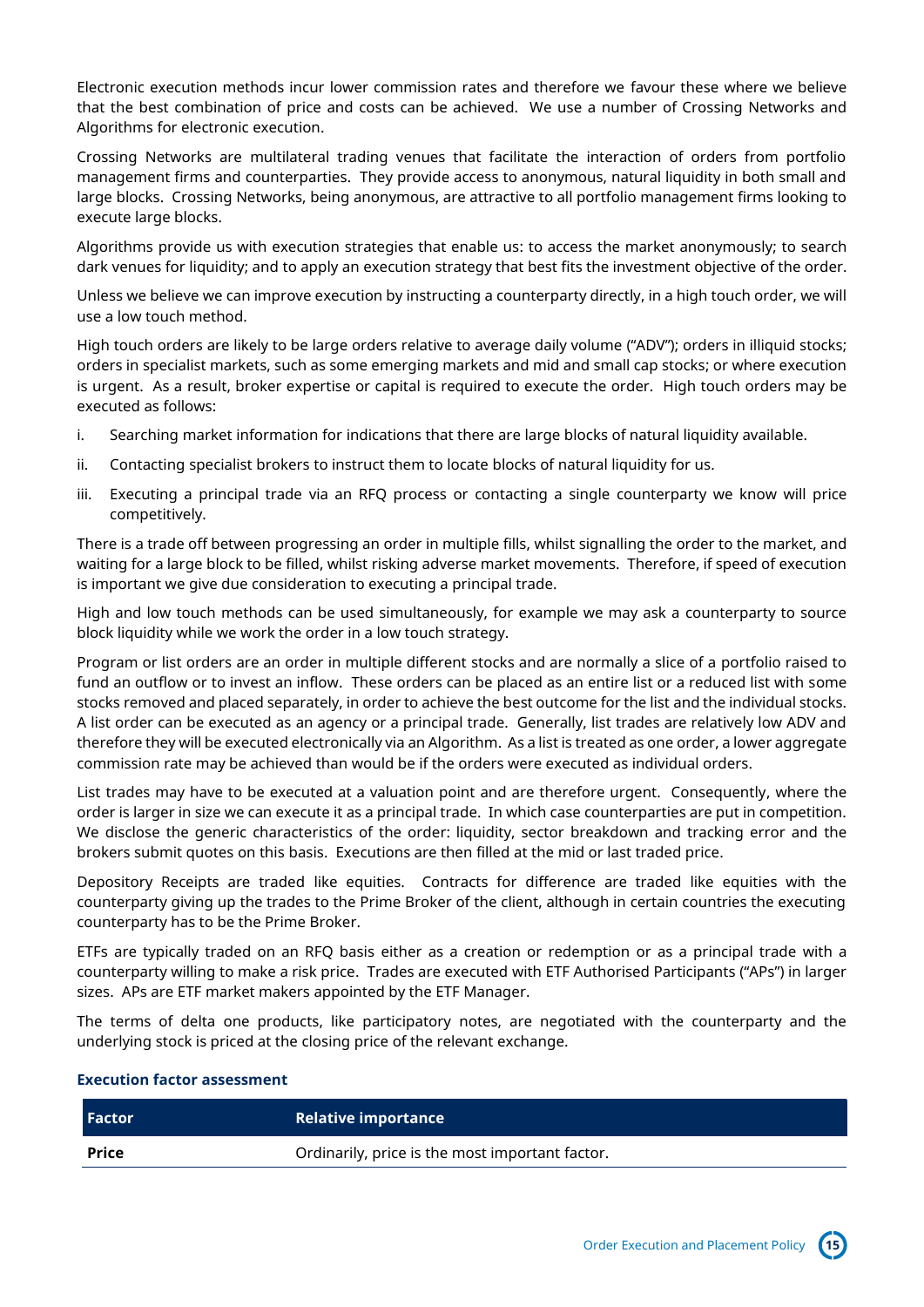|                                 | For low touch orders price and explicit cost are the most important factors as<br>factors such as speed, likelihood of execution and settlement; and size are a<br>given.                                                                                                                                                                                                                                                                                                                                                |
|---------------------------------|--------------------------------------------------------------------------------------------------------------------------------------------------------------------------------------------------------------------------------------------------------------------------------------------------------------------------------------------------------------------------------------------------------------------------------------------------------------------------------------------------------------------------|
|                                 | For high touch orders price may become less important than the need to<br>execute at speed or the need to execute in larger size to avoid the impact of<br>information leakage on price. It may be more important to either exit or<br>implement the investment idea than to improve the execution price.                                                                                                                                                                                                                |
| Cost                            | We set commission costs by market and the method of execution, "high touch"<br>or "low touch". We pay the same commissions to all brokers. Low touch orders,<br>executed via electronic Algorithms and Crossing Networks, have lower rates<br>than high touch orders and therefore this is an important factor, with price, in<br>the choice of execution method.                                                                                                                                                        |
| <b>Speed</b>                    | There are certain occasions when speed will be more important than price. This<br>could occur when a Portfolio Manager wishes to implement or exit an<br>investment strategy urgently; or where we have to invest or divest at a valuation<br>point.                                                                                                                                                                                                                                                                     |
| <b>Likelihood of execution</b>  | Likelihood of execution would become the most important factor when<br>speed does.                                                                                                                                                                                                                                                                                                                                                                                                                                       |
| <b>Likelihood of settlement</b> | For equity trades this is not an important consideration for the trading desk.<br>An assessment of the settlement process in specific markets is factored into the<br>credit assessment of the execution venues. Ordinarily equity markets have a<br>delivery versus payment process. However, where there is an unacceptable<br>level of settlement risk in a particular market, alternative instruments, such as<br>depository receipts, are likely to be used by the Portfolio Manager, to avoid the<br>local market. |
| <b>Size</b>                     | The need to execute in size can be important when we want to either implement<br>or exit a position quickly or where we wish to minimise market impact due to<br>the information leakage associated with smaller fills.                                                                                                                                                                                                                                                                                                  |

# <span id="page-15-0"></span>**6.4 Fixed Income and related securities**

### **Investment instruments**

Orders in sovereign bonds, corporate bonds, insurance linked bonds, convertible bonds, asset backed securities, money market instruments and term deposits are executed by our Fixed Income Traders.

### **Market**

The majority of orders in fixed income instruments are executed on a principal trade basis. Trades are executed on one of the market's trading venues, multi-lateral trading platforms such as Tradeweb, or directly with counterparties. In addition to principal type trades, orders can be placed with counterparties to work on an agency trade basis. In summary liquidity is located:

| On multi-lateral trading platforms | Multi-lateral trading platforms, such as Tradeweb, Bloomberg<br>or MarketAxess, where participants interact on an RFQ basis, or<br>similar trading protocol, or where participants are matched<br>according to the market rules of the platform investment firm<br>operator. |
|------------------------------------|------------------------------------------------------------------------------------------------------------------------------------------------------------------------------------------------------------------------------------------------------------------------------|
| <b>Off trading venue</b>           | By direct interaction with counterparties outside a trading<br>venue. This includes counterparties operating as Systematic<br>Internalisers in the EEA/UK.                                                                                                                   |

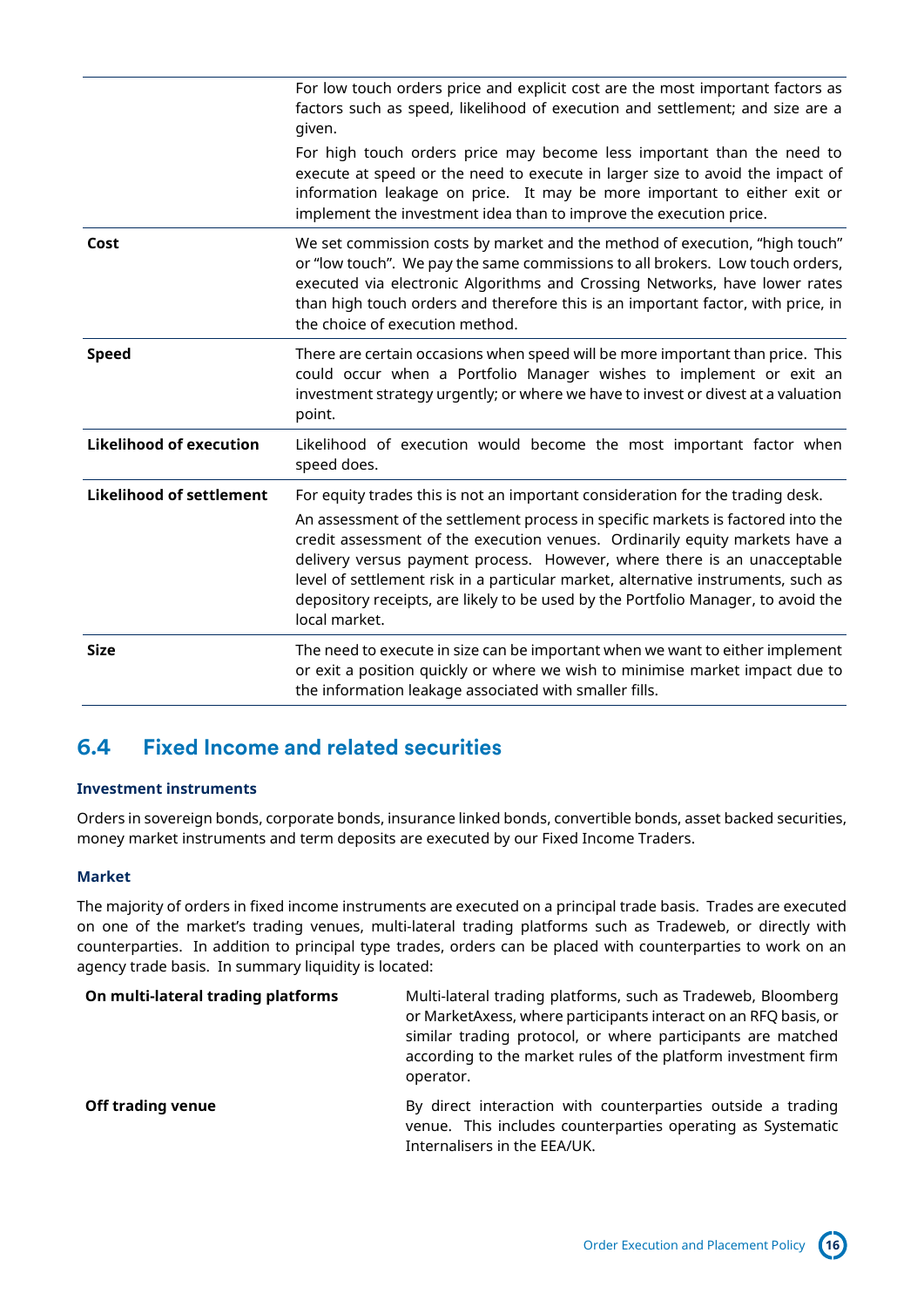### **Process**

Fixed Income orders are raised and processed through our OMS. Where we execute on a trading venue the trading blotter of our OMS communicates directly via FIX protocol. Where we execute with counterparties directly we communicate by phone and market messaging services with the orders being communicated by FIX protocol, where possible.

### **Typical execution strategies**

The execution approach is determined by assessing the inherent characteristics of the order against the backdrop of current trading activity in the bonds and market conditions. We understand the core strengths of our counterparties and we have access to market trading platforms and market intelligence services in order to understand current trading activity and the interest in the bonds we are trading.

Orders in liquid bonds, where there is sufficient liquidity to execute the order with little market impact, are managed on a low touch basis. Low touch orders would typically be in government, government agency, supranational and investment grade corporate bonds.

Ordinarily, low touch orders are executed on one of the multi-lateral trading platforms via an RFQ process. And where the characteristics of the order meet certain rules based criteria, such as size and duration, then they can be automatically routed into the RFQ process. Otherwise, we will source quotes from counterparties based on our knowledge of their core strengths, their likely positioning, willingness to quote and current advertised interest in the bond. An RFQ process can be executed on a multi-lateral trading platform or directly with the counterparties. Typically, we will obtain between two and five quotes.

High touch orders require a greater level of Trader and counterparty management. High touch orders are large in size relative to the market or orders in illiquid investments and therefore likely to have a market impact. High touch orders are likely to be in; high yield bonds; emerging market bonds; insurance linked bonds; asset backed securities; and longer or very short dated bonds where there may be few active market participants.

The Trader will approach more than one counterparty to quote where they think this will not adversely affect the price. However, sourcing competing quotes involves disclosing information about trading intentions and can have an adverse impact on the price achieved. Therefore, a Trader has discretion to approach a single counterparty. In addition, in certain markets, where there is less standardisation, such as asset backed securities, buyers and sellers will advertise their interest in trading certain bonds and market participants will bid for those bonds based on their calculations of fair value.

High touch orders can be executed on a principal trade or agency trade basis, or a combination of the two. An order may be split into smaller pieces, where some will be filled in the immediately available liquidity before contacting a trusted counterparty to execute or work the remaining order.

The prices achieved are compared to market quotes and the execution information from the trading platforms, market intelligence services and market data providers we have access to.

On occasion in order to manage the overall execution price we may combine orders into packages. This enables a counterparty to quote on the net risk of the trade rather than the gross risk of the separate trades. In addition to package trades on occasion we may need trade all or a significant number of the holdings of a portfolio at once. This is referred to as a "portfolio trade". This is normally the case where there is a time constraint associated with the trade. As a consequence, in a portfolio trade certainty of execution of all of the bonds in the portfolio becomes a more important execution factor that obtaining the best price for each of the bonds in the portfolio.

### **Term deposits**

Where we place cash on deposit, we seek the most competitive rates from the banks that are on the relevant approved counterparty list. The relevant list will either be our own approved list or one supplied by the client, where shorter. The Portfolio Manager is responsible for ensuring that a sufficient number of different banks are used so that counterparty concentration risk is managed. Deposits are placed in client named accounts. This ensures that client funds are ring fenced from our own obligations.

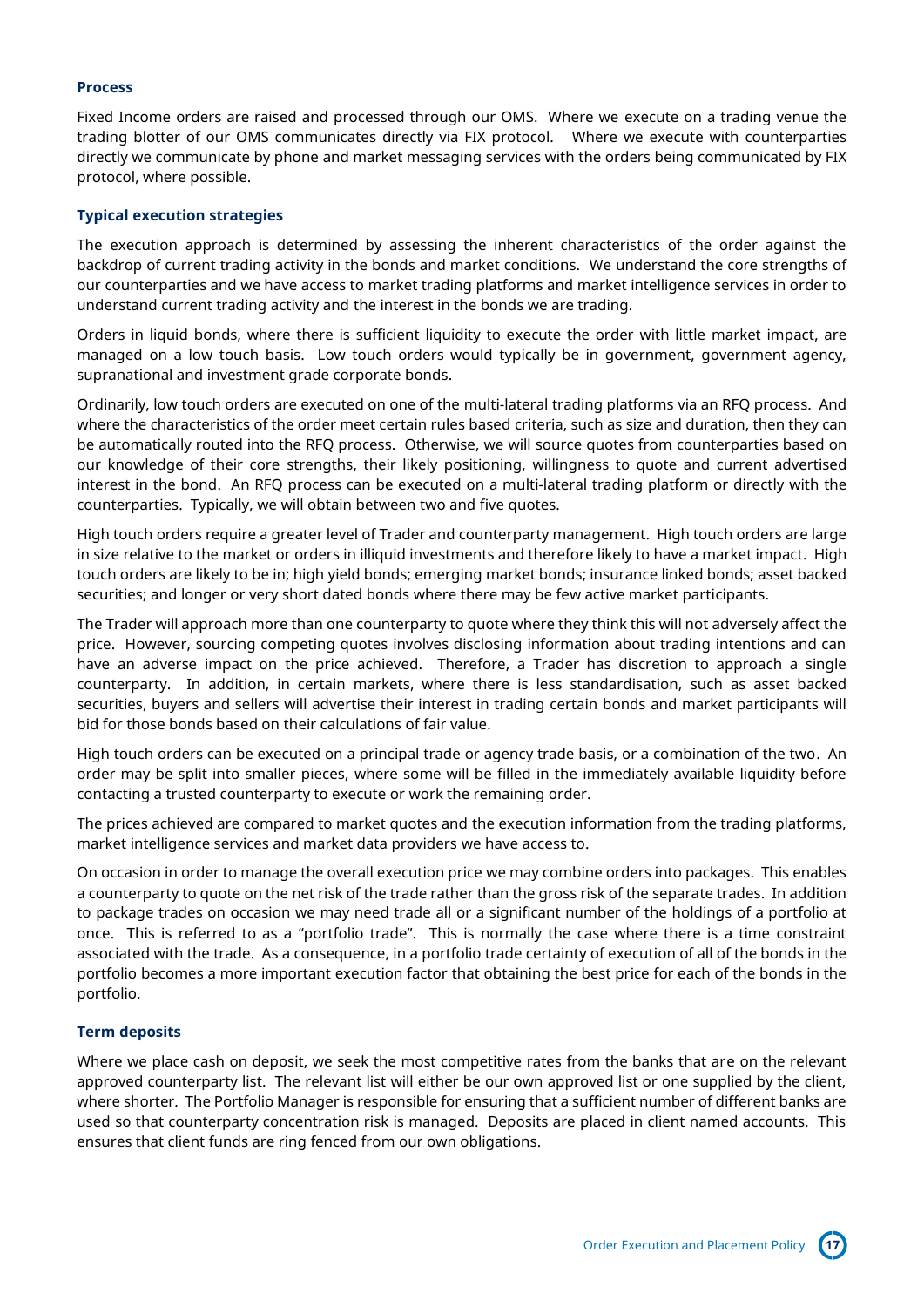### **Execution factor assessment**

| <b>Factor</b>                   | <b>Relative importance</b>                                                                                                                                                                                                                                                                                                                                   |
|---------------------------------|--------------------------------------------------------------------------------------------------------------------------------------------------------------------------------------------------------------------------------------------------------------------------------------------------------------------------------------------------------------|
| <b>Price</b>                    | Ordinarily, price is the most important factor.<br>For high touch orders price may become less important than the need to<br>execute at speed or the need to execute in larger size to avoid the impact of<br>information leakage on price. It may be more important to either exit or<br>implement the investment idea than to improve the execution price. |
| Cost                            | Commissions are not charged on fixed income securities and therefore cost,<br>according to the definition in this Policy, is not an execution factor considered.                                                                                                                                                                                             |
| <b>Speed</b>                    | There are certain occasions when speed will be more important than price. This<br>could occur when a Portfolio Manager wishes to implement or exit an<br>investment strategy urgently; or where we have to invest or divest at a valuation<br>point.                                                                                                         |
| <b>Likelihood of execution</b>  | Likelihood of execution would become the most important factor when<br>speed does.                                                                                                                                                                                                                                                                           |
|                                 | There are scenarios where securing the purchase or sale of a security within a<br>given timeframe becomes the most important factor. This could be when<br>trading in illiquid markets or where trading a portfolio of bonds as part of a point<br>in time critical transaction.                                                                             |
| <b>Likelihood of settlement</b> | Ordinarily, the bond markets in which we operate have delivery versus payment<br>settlement processes and therefore this is not an important factor.                                                                                                                                                                                                         |
|                                 | In those markets that do not operate a delivery versus payment settlement<br>process our credit risk assessment process is to only approve the strongest<br>counterparties in the market.                                                                                                                                                                    |
|                                 | For time deposits, we only place deposits with those banks approved for the<br>purpose by the Group Credit Risk Team.                                                                                                                                                                                                                                        |
| <b>Size</b>                     | Execution size will be important for large trades and as a result, price may<br>become a less important factor.                                                                                                                                                                                                                                              |

## <span id="page-17-0"></span>**6.5 Exchange traded derivatives**

### **Investment instruments**

Orders in exchange traded derivatives in equity, fixed income, foreign exchange and commodity related futures and options are executed by our Equity, Fixed Income, Foreign Exchange and Portfolio Solutions Traders.

### **Market**

Exchange traded derivatives are ultimately executed on the order books of the relevant exchanges. We are not exchange members and therefore we place orders with counterparties who are members. They route the order to the exchange or match it with other orders they are managing. In addition to placing orders with counterparties, liquidity can also be accessed by trading with a counterparty in a principal trade.

In general, exchange traded derivatives are not fungible and therefore they can only be executed on one trading venue. As a result, principal trades apart, as there is only the exchange price, timing is generally the most important factor in determining the execution outcome.

#### **Process**

Exchange traded derivative orders are raised and processed through our OMS. The trading blotter of our OMS has electronic connectivity to a selection of Algorithms via the execution management systems we employ.

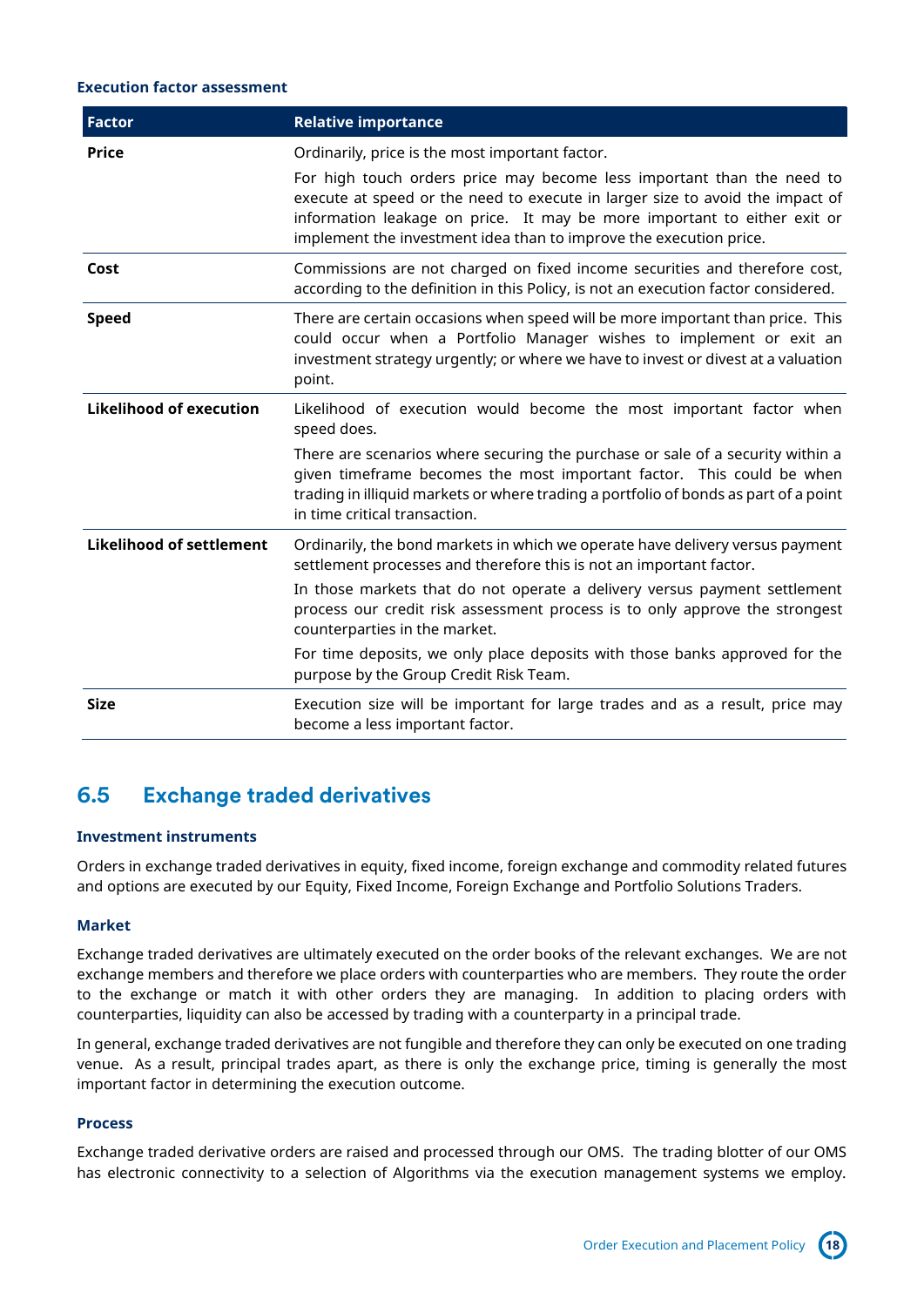Additionally, we instruct our counterparties by phone and market messaging services. Where we do, orders are also communicated electronically by FIX protocol, where possible.

### **Typical execution strategies**

Orders that should have little market impact are sent to a counterparty for immediate execution on the relevant exchange. Where we need to manage the implicit costs of the trade more closely orders are placed with a counterparty to work or placed via the appropriate Algorithm, where available. Where required, there is ongoing dialogue between our Traders and the counterparty, to ensure that the order is worked appropriately.

Larger orders, where speed of execution is critical, may be executed as a principal trade. In which case we either place counterparties in competition or select a single counterparty to execute. The selection of one counterparty may be appropriate where we wish to limit information leakage or avoid the delay implicit in an RFQ process. Where we select a single counterparty, we will have a view on the spread away from the current exchange price that is acceptable; and in some contracts and trade sizes, we have negotiated standard spread levels with counterparties. The fairness of execution prices is checked to exchange prices.

When futures contracts are approaching their expiry date and the Portfolio Manager wishes to maintain market exposure, the contracts are rolled. This means that the current contract is either purchased or sold, depending on whether it is short or long, and a new contract with a future expiry date is sold or purchased. For bond and commodity futures this also means that the position is maintained in futures, rather than having to deliver or receive the underlying asset on the delivery date.

In advance of the expiry date, the Traders and the portfolio management teams discuss the number of contracts to be rolled. Trading activity in the contracts with the next and subsequent expiry dates increases in the days ahead of the current expiry date. We organise the rolling process in advance of the expiry date in order to trade in sufficient liquidity to secure the best outcome. Depending on market conditions, our execution strategy may involve: placing orders on the bid or offer, to avoid paying the spread if momentum is in our favour; trading with counterparties who are advertising a trading interest; or placing counterparties in competition, where based on the market's positioning we will have a view as to the fair value of the contract. In addition, where we have clients with opposing long and short positions these may be crossed.

Rolling futures incurs a trading cost, therefore it can be beneficial to reduce the number of rolls. Therefore, subject to there being a contract available and it trades with sufficient liquidity, we may look to take the opportunity to roll into an expiry that is longer than the next available expiry date.

| <b>Factor</b>            | <b>Relative importance</b>                                                                                                                                                                                                  |
|--------------------------|-----------------------------------------------------------------------------------------------------------------------------------------------------------------------------------------------------------------------------|
| <b>Price</b>             | Ordinarily, price is the most important factor.                                                                                                                                                                             |
| Cost                     | Explicit cost is not an important factor. Where execution commissions are<br>negotiated by Schroders they are the same for any given contract for all<br>counterparties.                                                    |
|                          | Execution commission for a "voice" trade can be different from the commission<br>for a trade placed electronically. However, the difference in explicit cost are not<br>significant enough to influence execution strategy. |
| <b>Speed</b>             | There are occasions when speed will be more important than price. This could<br>occur when a Portfolio Manager wishes to implement or exit an investment<br>strategy quickly.                                               |
| Likelihood of execution  | Likelihood of execution would become the most important factor when speed<br>does.                                                                                                                                          |
| Likelihood of settlement | Exchange traded derivatives settle via central clearing processes and therefore<br>this is a less important factor.                                                                                                         |
| <b>Size</b>              | Fill size will be important for large block trades executed as a principal trade.                                                                                                                                           |

### **Execution factor assessment**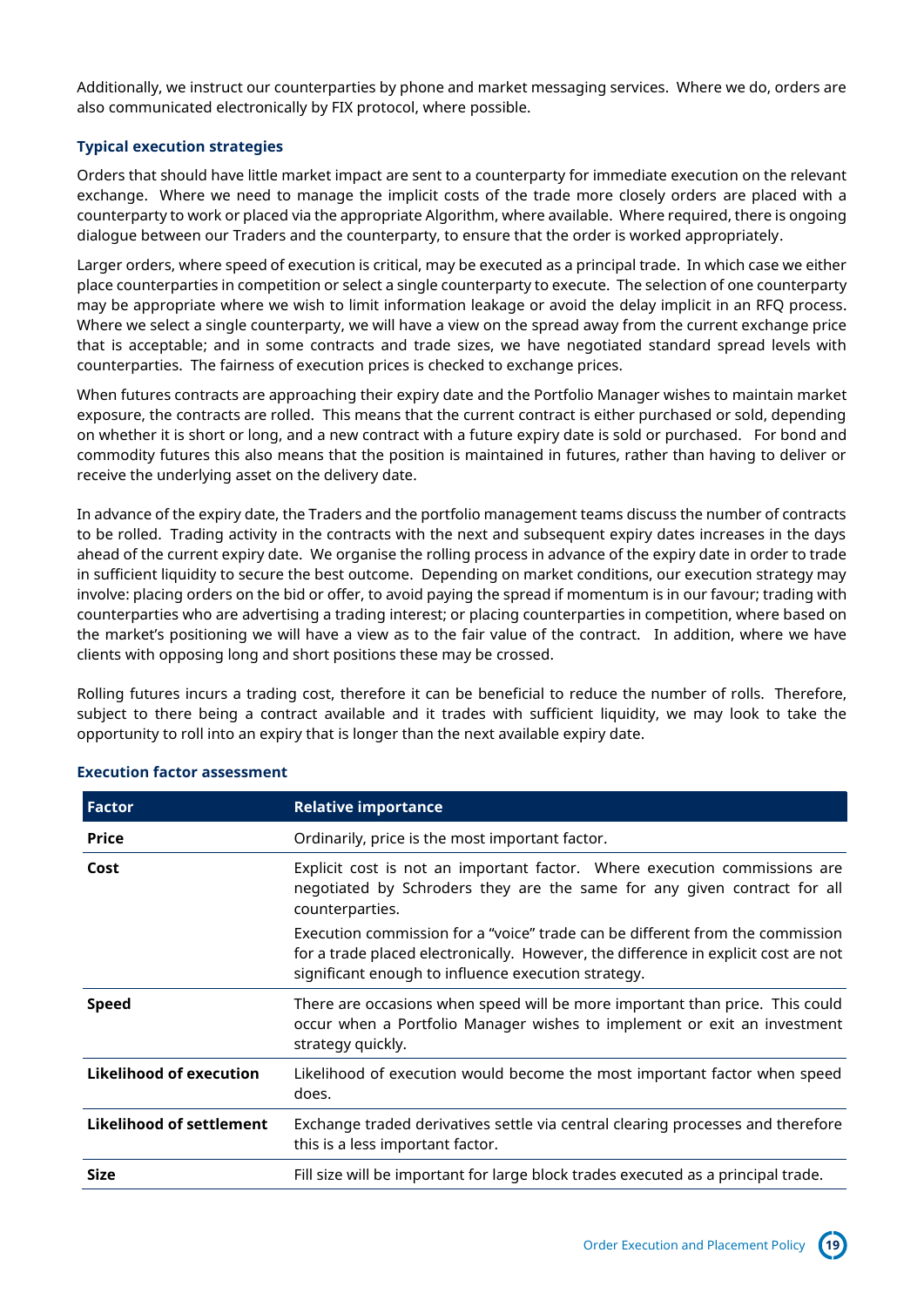# <span id="page-19-0"></span>**6.6 Over the counter derivatives**

### **Investment instruments**

Generally, it is our Fixed Income and Portfolio Solutions Traders who execute over the counter ("OTC") derivative transactions. We execute orders in interest rate swaps, inflation linked swaps, credit default swaps, total return swaps, swaptions and other OTC options and repurchase agreements.

### **Market**

OTC derivatives are usually traded on a principal trade basis rather than on a trading venue. However, in some instances regulations require that certain derivatives are traded on an organised market. This is currently the case for certain fixed-to-floating interest rate swaps and certain index credit default swaps, which are required to be executed on a Swap Execution Facility ("SEF"). In Europe some clients may be subject to the MiFID/R Derivative Trading Obligation which requires certain derivatives to be executed on an appropriately authorised or recognised trading venue such as a Multilateral Trading Facility ("MTF"). We utilise the SEF and MTF offered by one of the market platform operators for these trades.

The nature of OTC derivatives means that they are only traded for clients where the appropriate legal documentation is in place between the client and counterparties. This can limit the number of counterparties available for some clients.

OTC derivatives are usually collateralised under bilateral trading agreements or through a Central Clearing Party ("CCP"), under a clearing agreement. Some of our clients operate under their own bilateral ISDA agreements and some under the umbrella ISDA agreements we have negotiated with each of our counterparties. For repurchase agreements, trades are executed under GMRA or MRA documentation. For centrally cleared derivatives, clients can sign up to a Cleared Derivatives Execution Agreement ("CDEA") with each of our counterparties. However, there are circumstances where we permit centrally cleared trading without a CDEA; this is where the counterparty has given permission and trades are executed on a SEF. Executions with these counterparties are then "given up" to a clearing broker to be cleared at a CCP, so that the client faces the CCP under all of those cleared OTC transactions with collateral/margin being managed within the central clearing process.

### **Process**

Orders for OTC derivatives are raised in our OMS, or in limited cases, raised on specific derivative trade templates.Traders instruct these orders by a combination of phone call, market messaging services, email (for certain bespoke derivatives) or placed via a trading platform, such as the SEF mentioned above.

### **Typical execution strategies**

Vanilla interest rate, inflation linked, credit default swaps and repurchase agreements are actively traded in highly liquid inter-bank markets where there are a large number of participants quoting on a continuous basis. Therefore, orders that are standard market size are executed on an RFQ basis where we typically ask between two and five counterparties to quote, taking the best quote. We select counterparties based on current market quotes and advertised interest. Where the market structure is in place and the client permits we will look to execute derivatives on a centrally cleared basis where this is likely to result in the best outcome.

For larger orders, in vanilla OTC derivatives, in order to avoid information leakage we may ask a single counterparty to quote.

When executing orders in bespoke OTC derivatives, such as total return swaps on equity and commodity indices or gilt returns and OTC options there is no actively traded market and therefore limited price information immediately pre-trade. However, our Traders are engaged with our counterparties on an on-going basis and play an active role in the price discovery process and therefore have a sound understanding of what the fair price is for the instruments they execute.

For bespoke OTC derivatives we select counterparties who have proven execution capability in the particular instrument and who have delivered highly ranked recent execution performance. In addition, we will periodically re-introduce counterparties who had been excluded from recent selection in order to reassess their execution

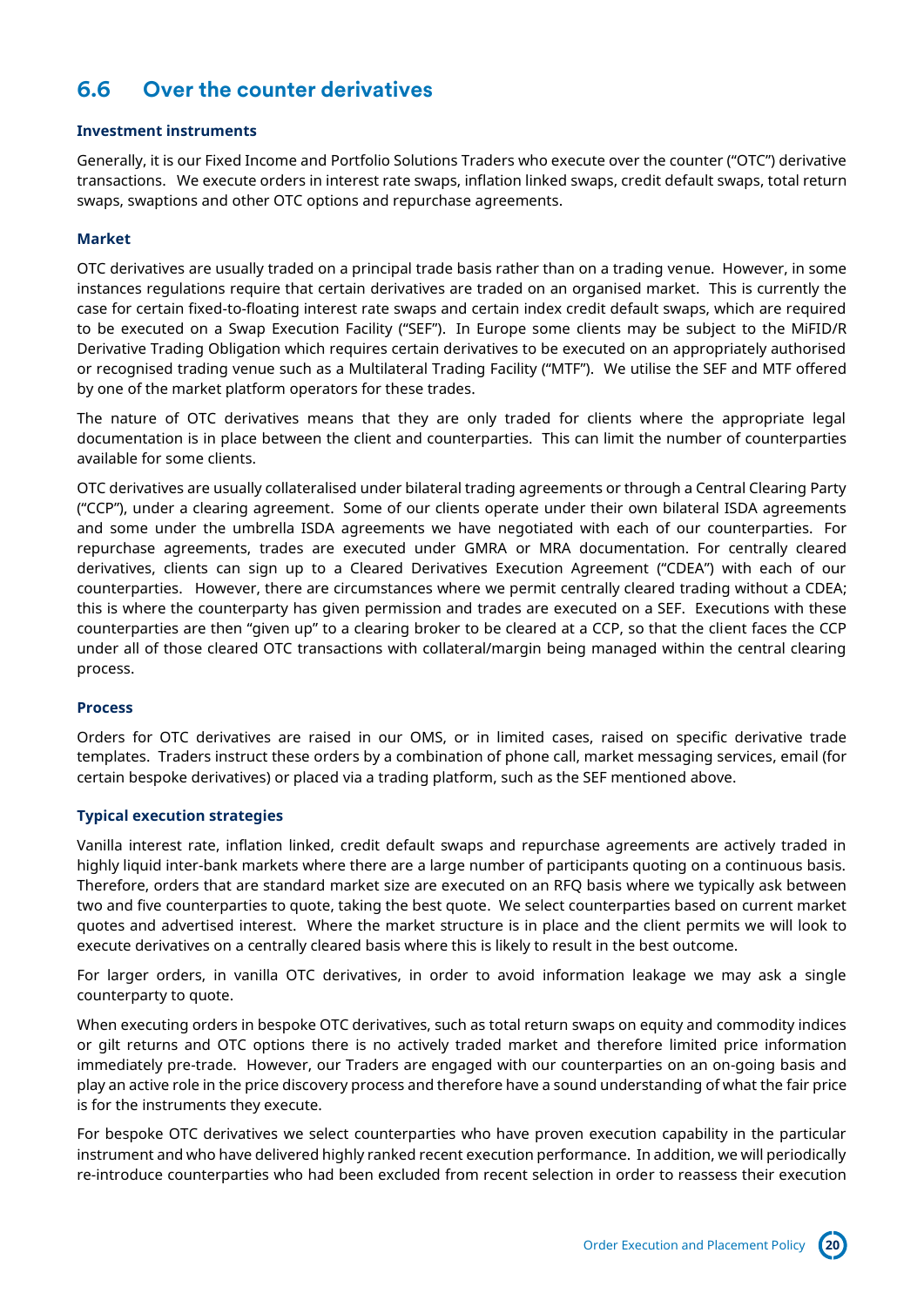competitiveness. The number of counterparties put in competition can vary and it can be the case that where execution speed is important, a smaller number of counterparties are approached.

The fairness of the quotes received is sense checked against a combination of other prevailing and recent market quotes and internal pricing models.

In certain circumstances, the execution decision will consider a combination of factors. For example, where an instrument has a break fee for terminating the contract ahead of maturity then, on occasion, the best outcome will be to accept a higher execution price with a lower break fee. Our objective is to achieve best execution over time, and for this reason, it may be appropriate not to deal with the counterparty with the best price on a particular transaction, if there is an expectation that this may create an opportunity to deal at a better price on a subsequent transaction.

| <b>Factor</b>                   | <b>Relative importance</b>                                                                                                                                                                                                                                                                                                                                                            |
|---------------------------------|---------------------------------------------------------------------------------------------------------------------------------------------------------------------------------------------------------------------------------------------------------------------------------------------------------------------------------------------------------------------------------------|
| <b>Price</b>                    | Ordinarily, price or the all-in economics, including any break fee, will be the most<br>important factor.                                                                                                                                                                                                                                                                             |
| Cost                            | Commissions are not charged on OTC derivatives and therefore cost is not an<br>execution factor.                                                                                                                                                                                                                                                                                      |
| <b>Speed</b>                    | There are certain occasions when speed will be more important than price. This<br>could occur when a Portfolio Manager wishes to implement or exit an<br>investment strategy quickly.                                                                                                                                                                                                 |
| Likelihood of execution         | Likelihood of execution would become an important factor when speed of<br>execution has high importance.                                                                                                                                                                                                                                                                              |
| <b>Likelihood of settlement</b> | In OTC markets, this is an important factor. The risk is mitigated through the<br>counterparty credit risk assessment and, in the vast majority of cases, we have<br>collateral management arrangements in place. As a result, whilst this is an<br>important factor overall, ordinarily, this is not an important consideration in the<br>execution strategy deployed by the Trader. |
| <b>Size</b>                     | Execution size will be important for large trades and as a result, price will<br>become less important.                                                                                                                                                                                                                                                                               |

#### **Execution factor assessment**

### <span id="page-20-0"></span>**6.7 Foreign exchange**

#### **Investment instruments**

Our Foreign Exchange Traders execute foreign exchange for trade settlement and investment purposes. We execute spot, forwards, foreign exchange swaps, non-deliverable forwards ("NDF") and OTC foreign exchange options.

We execute foreign exchange trades for most of our clients with counterparties of our choosing. However, some of our clients request that we execute only with their custodian, in which case our discretion is limited to timing. In addition, a small number of clients have appointed their custodian to manage their trade related foreign exchange requirements. In order to arrange this, trade execution details are sent directly to the custodian, for them to execute the related foreign exchange. Where this is the case we do not monitor the execution prices received by the client. Furthermore, there are markets, known as "restricted currency markets", where the currency has to be traded by a local entity, typically the client's sub-custodian.

### **Market**

The foreign exchange market is an OTC market. We can execute directly with counterparties on a principal trade basis or place orders with those counterparties or utilise their Algorithms on an agency trade basis.

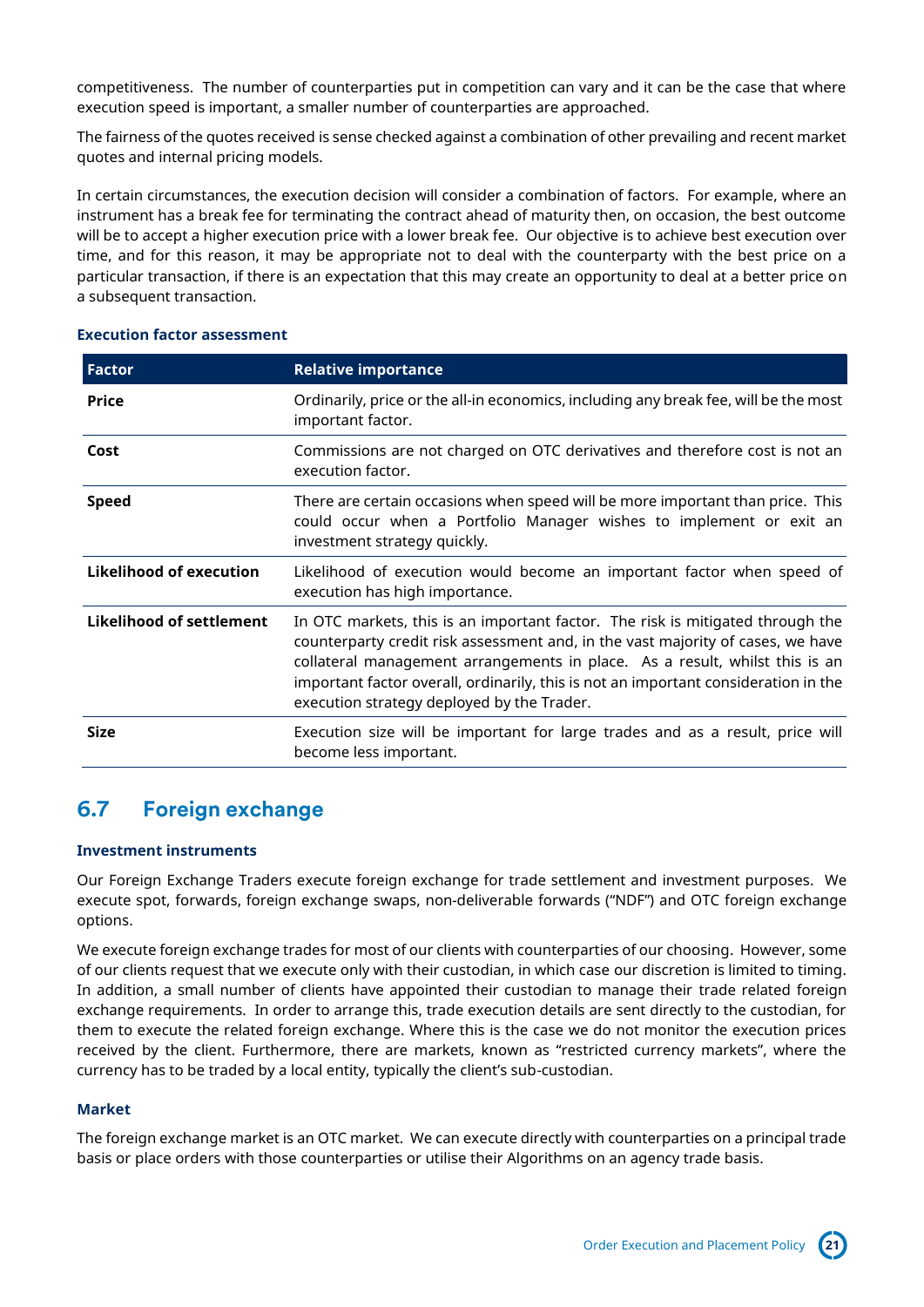As foreign exchange is an OTC market, the likelihood of settlement is an important factor. In order to manage credit risk effectively we have the following processes in place:

- i. A relatively short list of creditworthy counterparties is used.
- ii. Where a client's custodian can employ continuous linked settlement, a process that ensures payment vs payment between custodians and counterparties, we look to implement operational processes to facilitate this.
- iii. Where possible we establish legal arrangements with counterparties to ensure that foreign exchange positions with a mark to market exposure are collateralised.

### **Process**

Foreign exchange orders are raised through our OMS. We look to merge and net orders where this will reduce order size and is in the best interests of the client. Orders are communicated electronically to multi-lateral platforms and Algorithms and by phone and market messaging services to counterparties.

### **Typical execution strategies**

Low touch, smaller size and liquid orders are placed in an RFQ process electronically on a multi-bank MTF platform, such as FXall and FX Connect.

However, where these are trade related and the trade has a settlement cycle less than two days then these trades can be placed with the client's custodian, to increase the likelihood that the trade is settled.

For orders in illiquid currency pairs or larger orders, where there is increased possibility of market impact, we carefully consider the pre-trade analytics tools we have available to gain an insight into the current market conditions in the currency pair. The desk will also consider general market conditions when determining best method of execution.

In high volatility with momentum working against the order, we will be inclined to execute any large order as a principle trade, taking a risk price from a counterparty. In low volatility, low momentum environments, the desk will look to execute orders passively via Algorithms, attempting to capture the spread rather than pay the risk price.

For some orders where the Portfolio Manager has stipulated a level at which they wish to trade we might place an order with a counterparty for them to manage the order on our behalf.

When rolling foreign exchange positions there are some banks, who are market leaders at pricing foreign exchange swaps and therefore we will approach them for prices. Where we have opened an outright position with a particular bank we may be inclined to include them in the RFQ process. The lower touch orders are likely to be executed on an MTF via an RFQ process, with high touch orders, larger, less liquid currencies or NDF orders, placed directly with counterparties or negotiated with a single trusted counterparty.

For OTC foreign exchange options, we typically put two or three counterparties in competition and select the best price, although high touch orders may be executed with a single counterparty. When closing options, having considered price, we will look to close with the counterparty with the original position as it minimises operational inefficiencies regarding collateral movements.

| Factor       | <b>Relative importance</b>                                                                                                                                                                 |
|--------------|--------------------------------------------------------------------------------------------------------------------------------------------------------------------------------------------|
| <b>Price</b> | Price is an important factor, especially for low touch orders.                                                                                                                             |
|              | For high touch orders price may become less important than the need to<br>execute at speed or the need to execute in larger size to avoid information<br>leakage having an adverse impact. |
|              | Foreign exchange is an OTC market where payment versus payment is not<br>mandatory and therefore price is secondary to likelihood of settlement.                                           |

#### **Execution factor assessment**

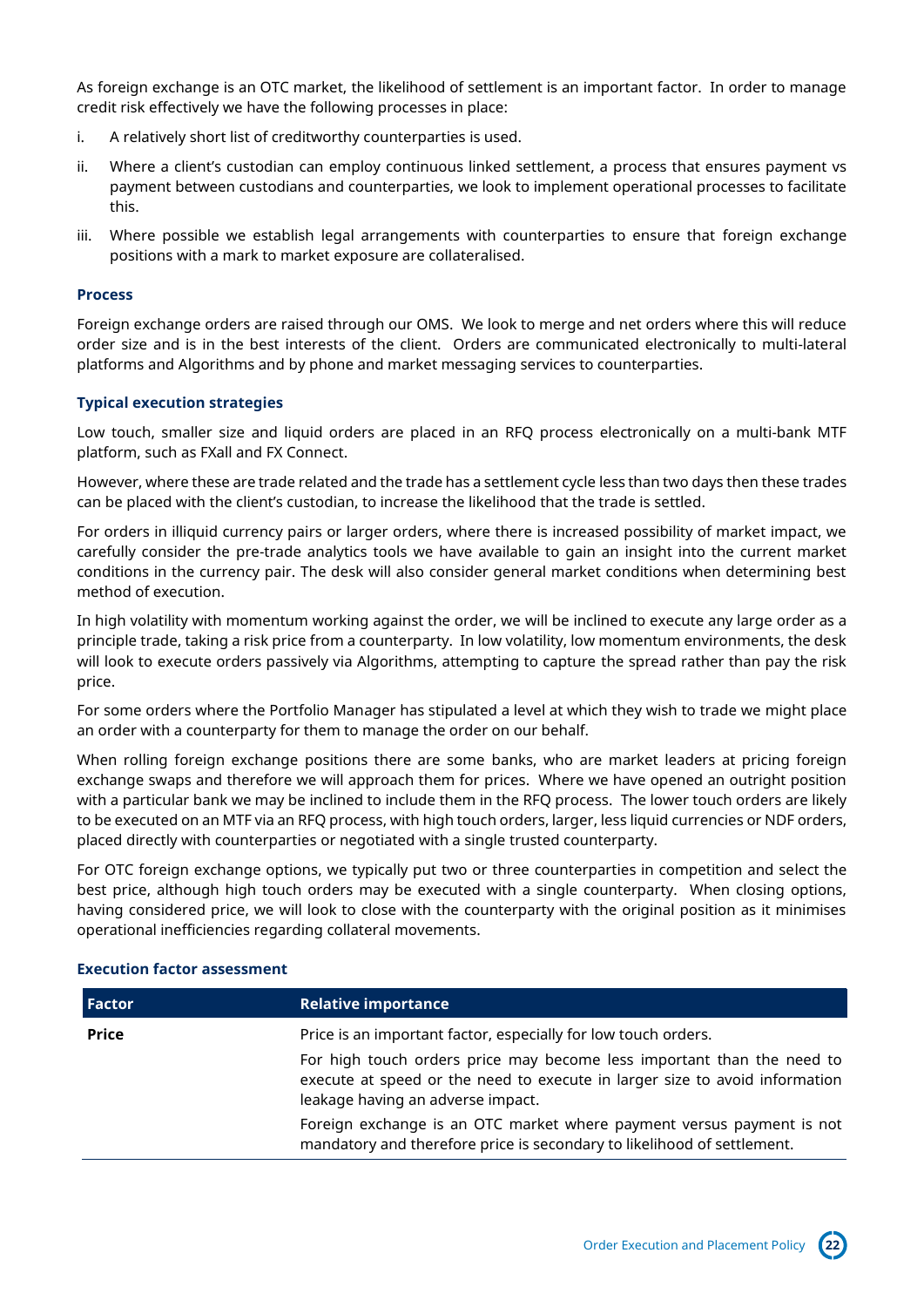| Cost                            | Commissions are not charged on foreign exchange trades and therefore cost,<br>according to the definition in this Policy, is not an execution factor considered.                                                                                                                                              |
|---------------------------------|---------------------------------------------------------------------------------------------------------------------------------------------------------------------------------------------------------------------------------------------------------------------------------------------------------------|
|                                 | However, trading spreads are an important implicit cost and these are included<br>in the consideration of price above. Spreads are monitored closely and spread<br>matrices monitored across currency pairs and trade bucket sizes.                                                                           |
|                                 | There are charges applied by the Algorithm providers, which are US dollar<br>amounts per one million US dollars executed. The charges are very similar<br>across the providers and are too small to affect the decision to use them or not<br>or to affect the decision to choose one Algorithm over another. |
| <b>Speed</b>                    | There are certain occasions when speed will be more important than price. This<br>could occur when a Portfolio Manager wishes to implement or exit an<br>investment strategy quickly.                                                                                                                         |
| <b>Likelihood of execution</b>  | Likelihood of execution would become the most important factor when speed<br>does.                                                                                                                                                                                                                            |
| <b>Likelihood of settlement</b> | mentioned under "price" above, this is the most important<br>As<br>factor. Therefore, the number of counterparties we use is limited and we use<br>collateralisation and continuous linked settlement to mitigate risk in certain<br>circumstances.                                                           |
|                                 | For trade related foreign exchange trades the objective is to ensure that<br>currency is in place to fund the security trade for purchases and to ensure that<br>currency is swept to the base currency for sales. Therefore, likelihood of<br>settlement is a critical factor.                               |
| <b>Size</b>                     | The need to execute in size can be important when we want to either<br>implement or exit a position quickly or where we wish to minimise the<br>information leakage associated with smaller fills.                                                                                                            |

### <span id="page-22-0"></span>**6.8 Collective investment schemes**

We generally execute transactions in collective investment schemes with the fund provider at the official price since we do not consider that sufficient liquidity is available elsewhere to enable us to obtain the best possible result on a consistent basis. This can be done be a direct instruction or via an electronic trading platform. This does not include fund like vehicles such as Investment Trusts and ETFs, which will be executed by our Equity Traders in the secondary market.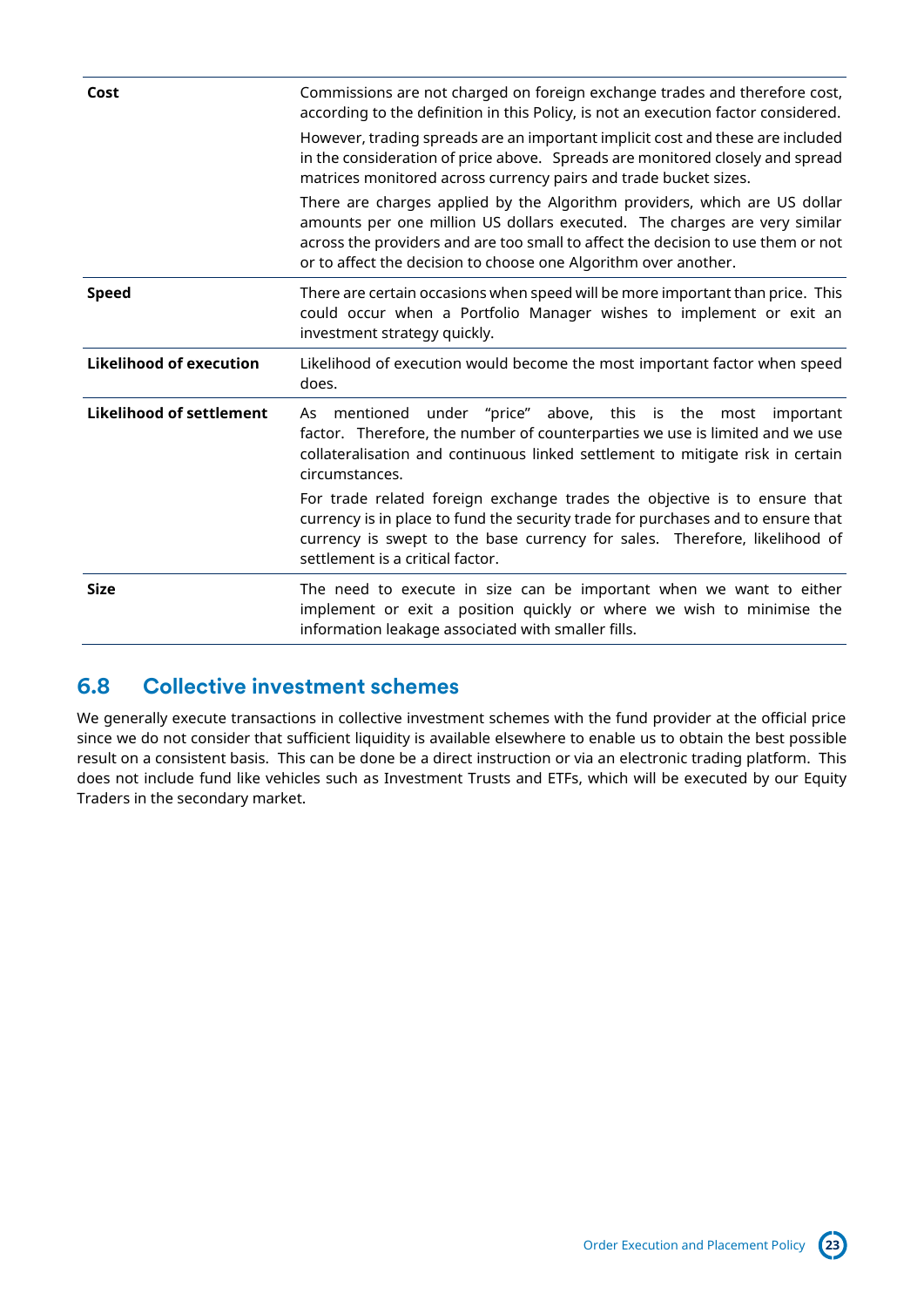# <span id="page-23-0"></span>**Section 7. Counterparty Credit Risk Assessment**

#### **Governance**

The Credit Risk Team, which is part of the Group Risk Function, is responsible for preparing counterparty credit reviews. Counterparties are presented at the Group Agency Credit Risk Committee ("Committee") at the initial on-boarding stage and at least yearly afterwards. The Committee oversees agency credit risk for the portfolio management firm.

#### **Credit risk assessment**

Only counterparties that have been approved by the credit assessment process are set up on our systems and it is not possible to book an execution on our OMS unless this is the case.

An initial counterparty review is performed and approval is based on a holistic review of the various sources of information available,

Given Schroders' conservative attitude towards risk, exposure is mostly to financial institutions with a minimum long term rating of BBB (Fitch / Standard & Poor's) or Baa2 (Moody's). However, Schroders recognises that specific markets and / or geographies might require a different approach.

Group Credit Risk monitors the ongoing creditworthiness of all counterparties, as well as exposures across products at portfolio and at aggregated Group level to ensure that no undue exposure concentrations occur. Counterparties are monitored across the following universe of metrics:

- Rating or outlook changes
- Significant CDS spread or share price moves
- Negative news flow

Reviews are conducted at least annually, even in the absence of significant changes for a counterparty during that 12 month period.

Except for some very limited circumstances, OTC derivatives are traded under an ISDA agreement with a Credit Support Annex, CDEA or GMRA documentation for repurchase agreements. All term exposures beyond 12 months must be collateralised if possible. Settlement risk should be mitigated where possible by trading Delivery vs Payment or settling FX trades via Continuous Linked Settlement.

#### **Counterparty exposure monitoring**

Counterparty exposures are monitored at client mandate level and counterparty level on a daily basis.

Counterparty exposures are measured and monitored based on current and potential exposure. Both are the sum of mark to market values, taking into consideration netting and collateral received, the potential exposure also taking into consideration changes in exposure due to market movements.

Where there is a counterparty limit specified by a client or regulation then this is monitored and where a client has a restricted counterparty list this is coded in our OMS and checked at pre-trade by the Traders and post trade by the Portfolio Compliance Team.

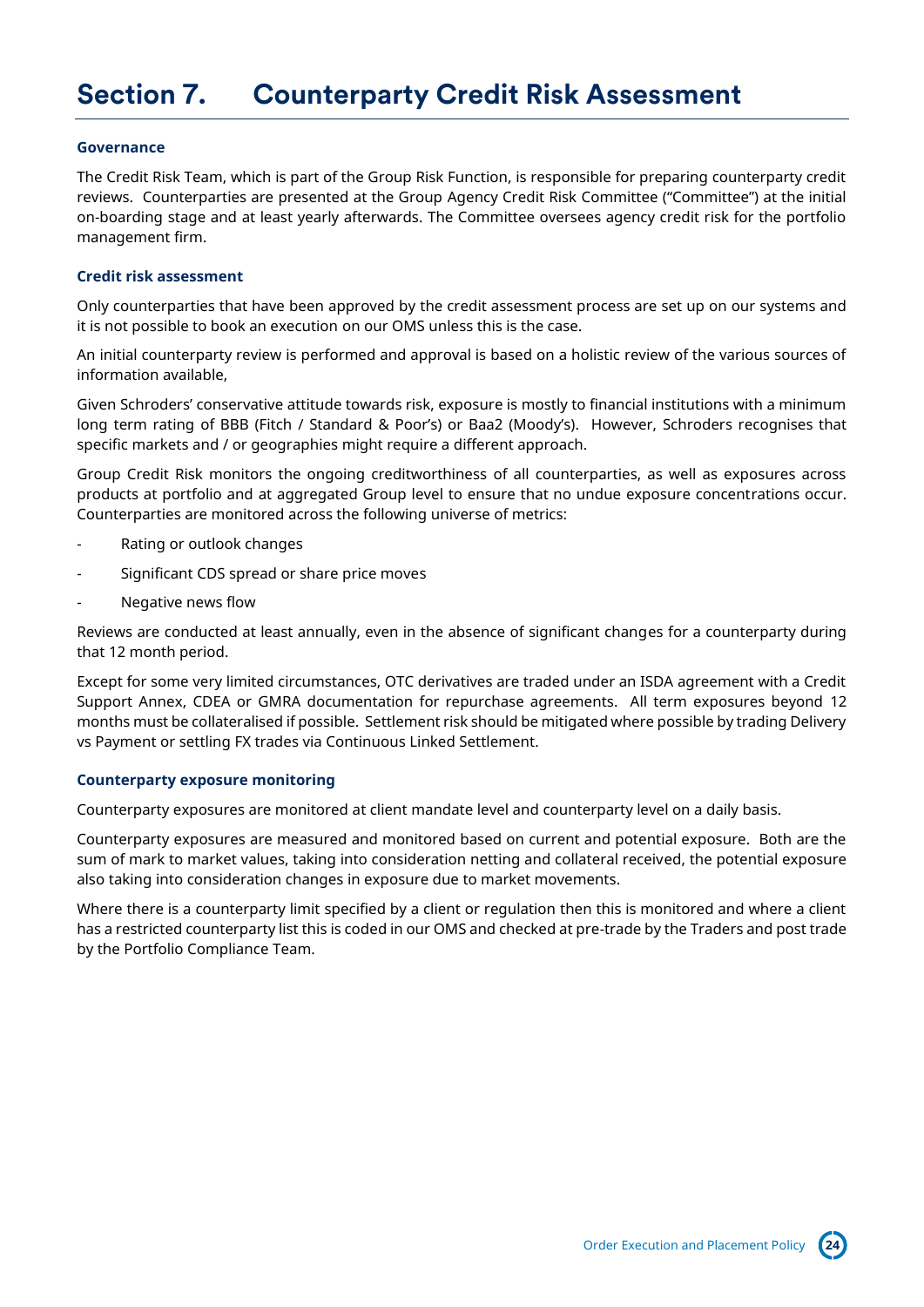# <span id="page-24-0"></span>**Section 8. Governance, Organisation and Capability**

The following are the key elements of our execution governance and oversight framework.

i. Schroders is an independent portfolio management firm.

Our portfolio management activities are not part of a broader investment banking business. As a result, we do not have the conflicts of interest associated with executing orders with a broking affiliate.

ii. We have separated trading and investment decision making.

Our internal Group Order Management and Execution Policy requires that our trading activity and investment decision making are performed by separate functions. This means that Traders can focus on execution and Portfolio Managers are in a position to challenge the quality of execution received.

Separation is in place across the main trading activities of the Group. However, for some specialist areas, it is not possible or desirable to separate investment decision making from execution and these areas have a derogation from the Policy requirement, providing that the appropriate compensating controls are in place.

Whilst Portfolio Managers and Traders are functionally separate, they work in close collaboration in order to achieve best execution. There is ongoing dialogue around execution opportunities and feedback on executions in progress.

iii. Trading teams are employed by local legal entities but organised functionally, reporting into a Global Trading Team in the Investment division of our asset management business. The Team reports to one of the Co-Heads of Investment.

Our main trading teams for equities, fixed income and foreign exchange operate on a global basis and are located in three regional trading hubs in London, New York and Singapore with a fourth hub in Sydney for equities and a fifth hub in Zurich for convertible bonds and insurance linked securities. Execution management arrangements are documented in internal delegation agreements.

Our global trading structure allows us to utilise the experience of our Traders and our trading capabilities in each market. This means that we actively manage orders during market hours and in international markets, we can pass on an order for execution from a market that has closed to a market that is open.

iv. We operate a straight through order management and execution process.

Our OMS enables the vast majority of orders to be processed from the point the order is raised; to the trading blotter; to execution management systems; and through to settlement messaging in a straight through process. For a number of instruments, this process includes the electronic messaging of order details to counterparties via FIX protocol.

This straight through process facilitates the speed of execution and the certainty of settlement.

v. We have a robust governance framework to oversee execution activity.

In summary, our governance framework is organised as follows:

- A Group Order Management and Execution Committee is responsible for overseeing trading policy and procedure.
- Individual Trading Performance Oversight Committees are responsible for reviewing execution activity.
- These Committees bring together the Heads of Trading, Compliance, Investment Governance, and representatives of the relevant asset classes. A component of this process is identifying whether execution strategies and processes can be enhanced.
- We review the quality of execution by employing transaction cost analysis where this is effective and other monitoring methods, such as sample testing, where it is not. We use transaction cost analysis to identify execution outliers, explanations for which are documented.

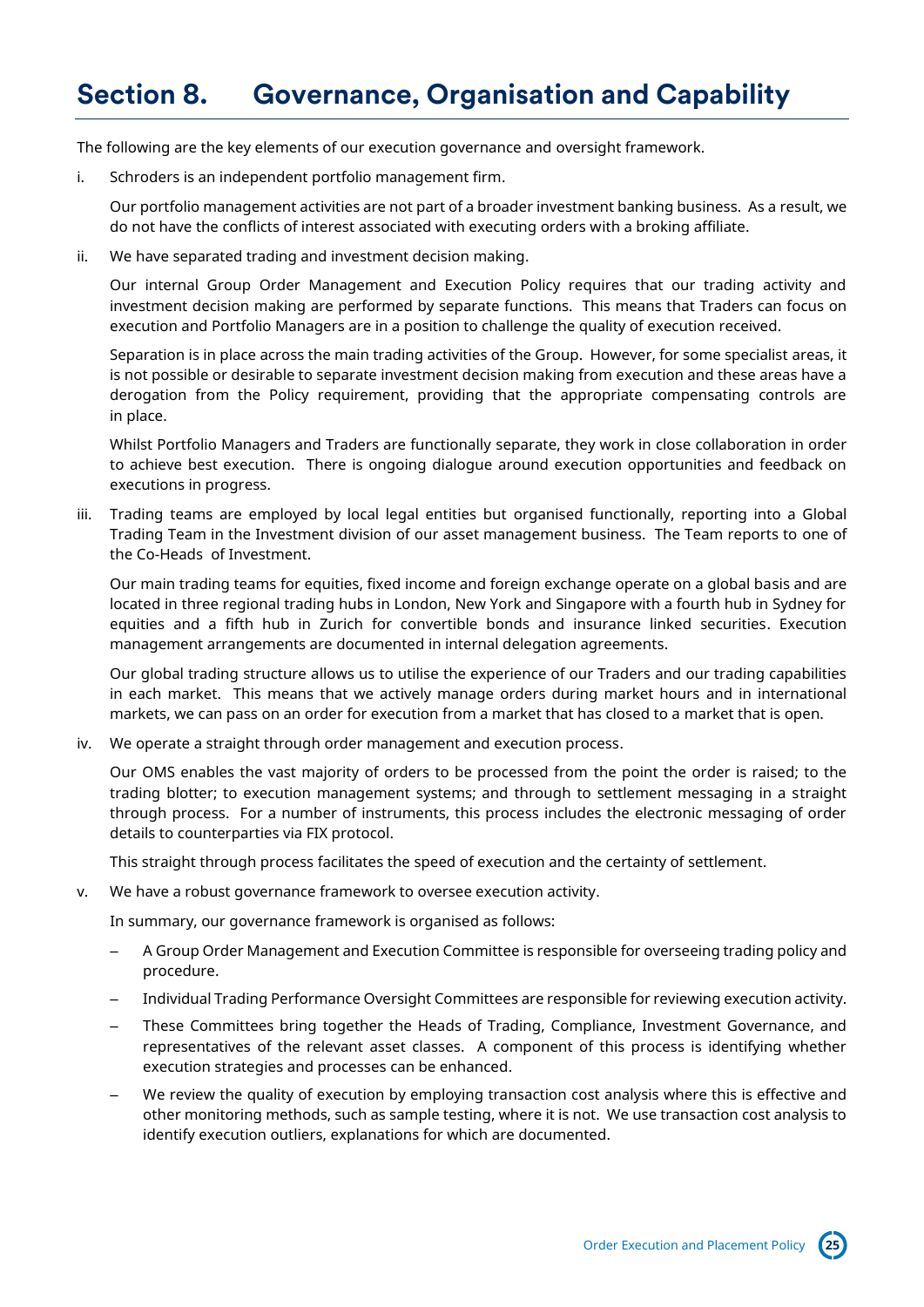- The Heads of Trading provide regular feedback to the Portfolio Managers about execution performance. Where Traders do not report to the Global Trading Function, they are embedded in the investment process and therefore provide feedback on an ongoing basis.
- The Compliance Team performs independent execution monitoring.
- vi. We review our execution arrangements and this Policy on an ongoing basis and we will notify clients of any material changes. This Policy will be formally reviewed on an annual basis and re-published on the Schroders' website.

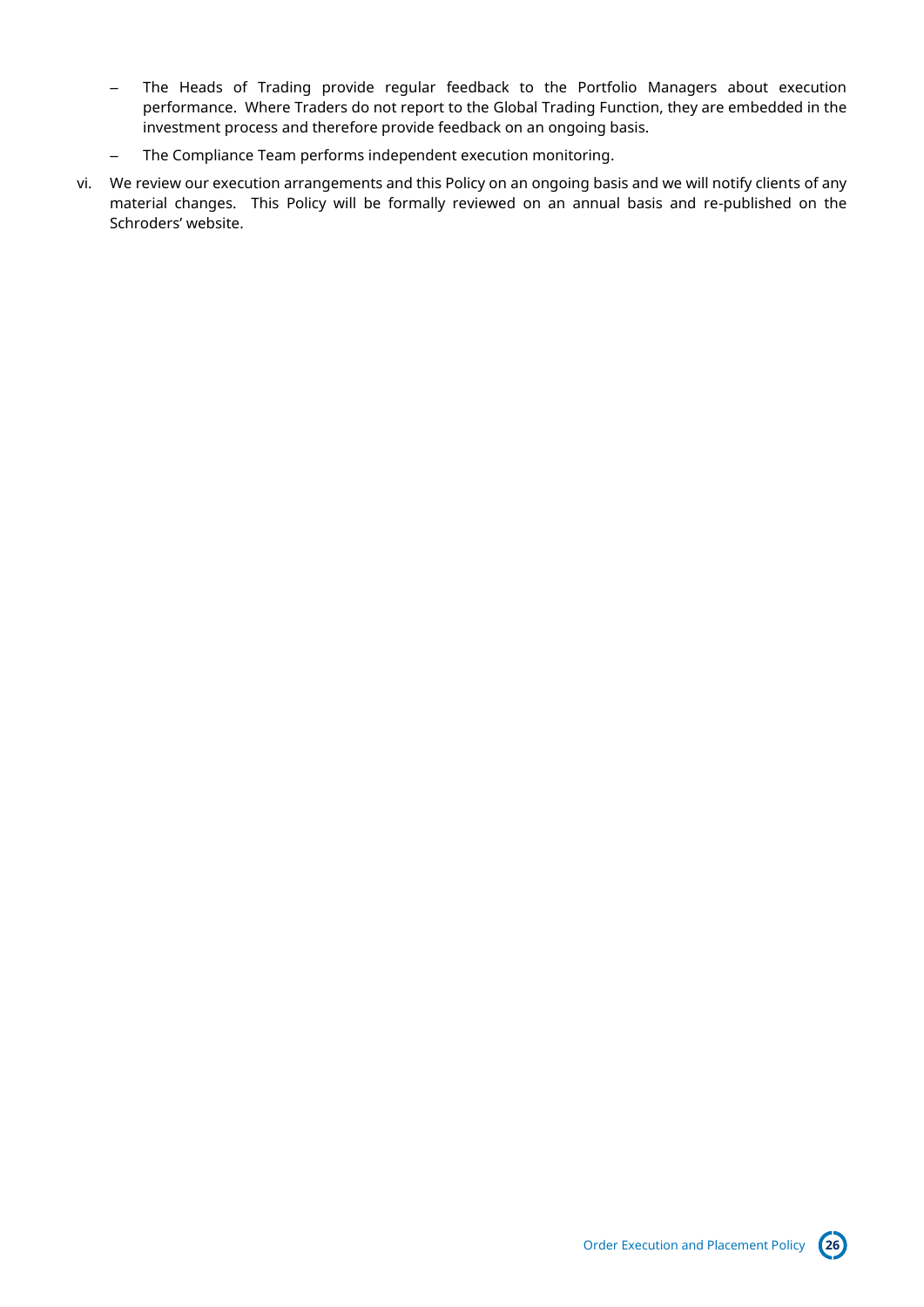### <span id="page-26-0"></span>**Explicit costs**

### **Equity execution commission rates**

The Trading Team and our Equity Trading Performance Oversight Committee are responsible for reviewing commission rates on an ongoing and annual basis.

Rates are set by market and the method of execution, being "high touch" (voice or messaging) and "low touch" (electronic execution methods). The following table gives some indicative ranges for the execution commission rates in place at the date of this Policy.

| Market/method                 | Indicative range (bps) |
|-------------------------------|------------------------|
| Developed markets             | 5 to 10                |
| Emerging and frontier markets | 10 to 50               |
| Algorithmic execution         | 1.7 to 10              |
| Crossing networks             | $1.7$ to $6$           |

### **Paying for research**

Since 3 January 2018, there has been no research charge for client mandates contracted directly with, or delegated to, MiFID entities. The clients of non-MiFID entities may be charged for external research for fundamental equities' mandates provided this is in line with local regulations.

### **Foreign Exchange Algorithms**

The cost incurred for using a foreign exchange Algorithm is approximately USD 25 per USD 1 million traded.

#### **Exchange traded derivatives**

There are three levels of commissions and charges on exchange traded derivatives.

Execution commission is charged by the counterparty executing the order and varies depending on the type of contract. For the counterparties selected by Schroders we determine these rates and the rates are the same across the counterparties used. Where a client has tied execution to a specific broker in order to facilitate clearing, for instance, then the client will have negotiated the commission rates. The Schroder rates are reviewed on a regular basis.

Exchange costs are fixed by the exchange on which the contract trades.

Clearing costs are charged by a clients' appointed clearing broker. Where a client appoints their own clearer then fees are negotiated by the client. Where a client uses one of Schroders' appointed clearing brokers then we have negotiated the fee. The Schroder rates are reviewed on a regular basis.

The following are indicative commissions and charges in GBP per contract for a typical contract at the date of this Policy:

| <b>Product description</b> | <b>Execution rate –</b><br><b>Voice</b> | <b>Execution rate –</b><br><b>Electronic</b> | Exchange | <b>Clearing</b> |
|----------------------------|-----------------------------------------|----------------------------------------------|----------|-----------------|
| LIFFE FTSE 100 Index       | 0.50                                    | 0.30                                         | 0.28     | 0.20            |

### **Implicit costs**

The implicit costs of a trade are included in the price and are the opportunity costs incurred or benefits accrued as a result of the execution strategy employed over the lifetime of the order. Implicit costs are measured by comparing the execution price achieved with the market price at some other point in time during the lifetime of the order. The point in time can be the time the order is raised; the time it is received by the Trader; or some

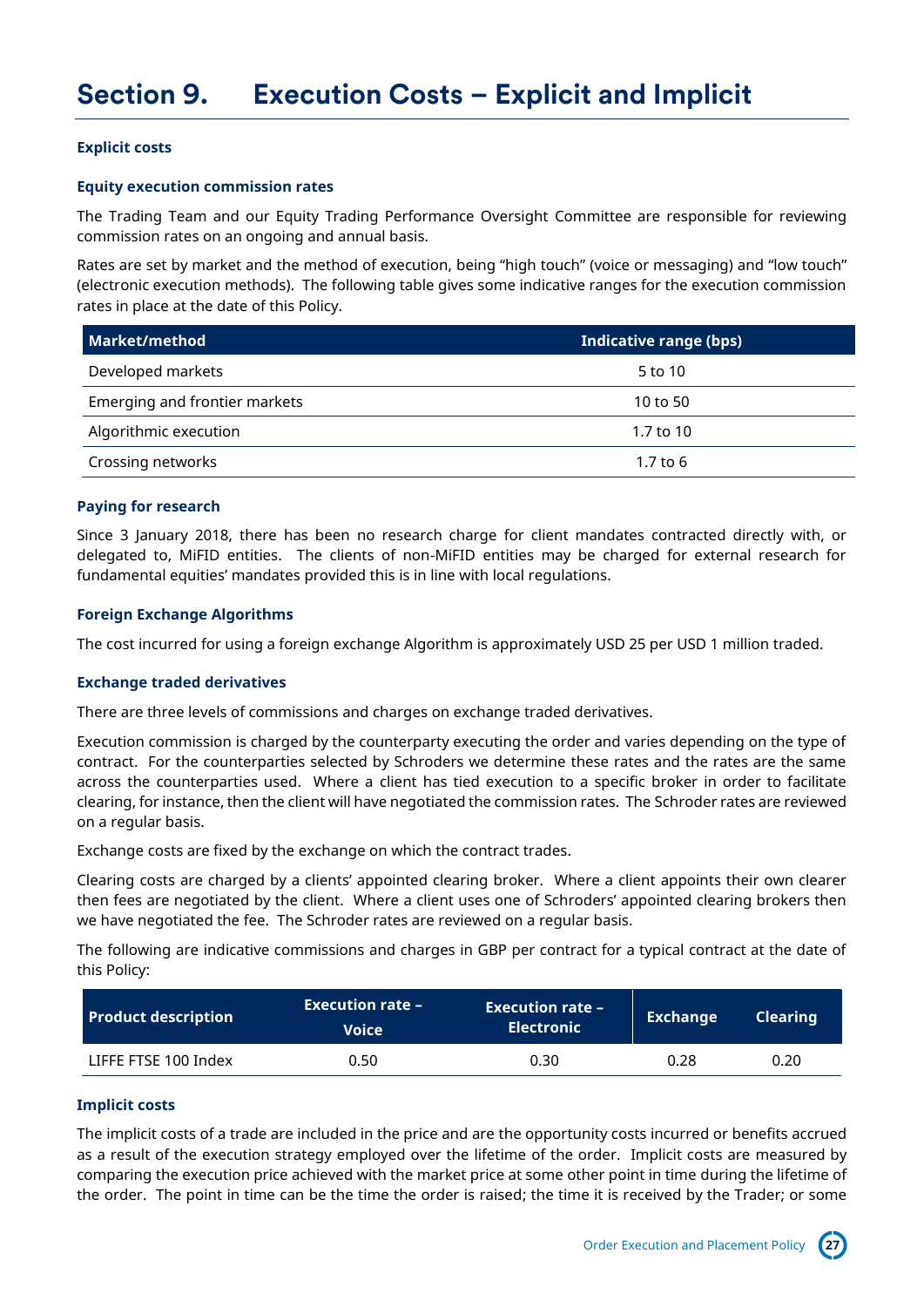other point in time, such as the market opening. The basic calculation is known as implementation shortfall or slippage cost. This cost can then be compared to various benchmarks, such as the theoretical cost based on a given market volume participation rate; or other quantitative benchmarks based on a population of similar orders.

We currently employ transaction cost analysis, supplied by external vendors, across equities, fixed income and foreign exchange. The data is reviewed by the Traders, the Heads of Trading, Compliance and the Trading Performance Oversight Committees, which meet quarterly. It is used to monitor execution performance and to identify outliers. This informs the evolution of our trading methods in order to improve trading performance by, for example, finding the optimal speed of release of orders to the market or by identifying underperforming counterparties.

We also review the performance of electronic execution Algorithms using transaction cost analysis, which enables us to compare the effectiveness of algorithmic strategies with one another. This data is reviewed at the Trading Performance Oversight Committees and electronic execution meetings on a quarterly basis.

We assess the effectiveness of the transaction cost analysis data itself on an ongoing basis to assess whether there are new offerings that could improve the data we currently consume.

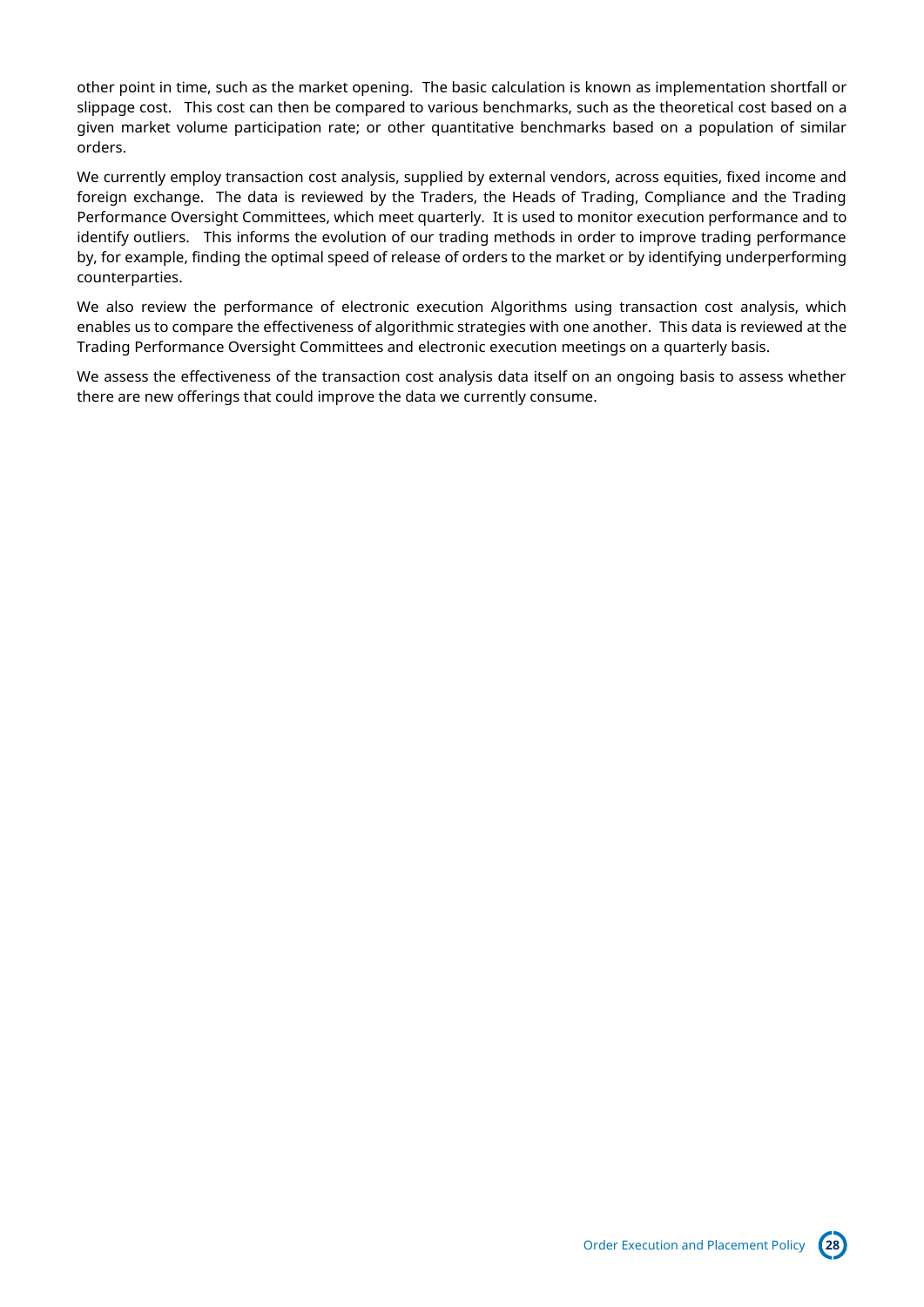<span id="page-28-0"></span>The following are the main conflicts of interest associated with our execution activity:

- i. Rarely, but from time to time some of our own capital may be managed internally as a portfolio by one of our Portfolio Managers. Where this is the case our internal Group Order Management and Execution Policy requires that the orders and allocations of these portfolios do not disadvantage the orders of client portfolios.
- ii. Whilst we do not aggregate house capital orders with client portfolio orders unless this would not disadvantage clients, there may be occasions when the foreign exchange trades required to settle those orders are aggregated with foreign exchange trades for our client portfolios. In these cases, the house capital foreign exchange order sizes will be too small to impact the execution price of client orders.
- iii. From time to time we may have house capital portfolios that uses futures for hedging purposes. As a result, there may be occasions when the Portfolio Manager of a house capital portfolio places an order in highly liquid futures contracts at the same time that other Portfolio Managers have placed client orders in the same contracts. However, the house capital order sizes will be too small to impact the execution price of client orders.
- iv. We seed new Schroder funds with our own capital in order to launch a fund in advance of it receiving the first client investor. It is our policy to treat these funds as if they were client funds rather than house capital portfolios.
- v. The Global Trading Team executes some orders on behalf of our Wealth Management and Schroder Capital businesses. These orders are considered too small to impact the execution price of the client orders of the asset management business.
- vi. Strict staff dealing rules exist whereby staff and their 'connected persons' must, except for certain limited exclusions, obtain pre-clearance before trading for their own account. Pre-clearance ensures that staff transactions will not adversely affect client transactions or that staff do not trade in securities for which Schroders are deemed to have insider knowledge. Additionally, Portfolio Managers, and their connected persons, are prohibited from buying or selling securities for which transactions are undertaken for their clients, or in securities which they know are being traded for other clients, 5 days before and after the client transaction.
- vii. We do not permit staff to offer or accept gifts, services or hospitality which could be considered to conflict significantly with the duties owed to our clients. Strict limits and line management and Compliance approval processes are in place.
- viii. Schroders does not receive any remuneration, discount or non-monetary benefit from any of our execution destinations, except for research services, where permitted by regulation and in accordance with those regulations. Since 3 January 2018, there has been no research charge for client mandates contracted directly with, or delegated to, MiFID entities. The clients of non-MiFID entities may be charged for external research for fundamental equities' mandates provided this is in line with local regulations.
- ix. The Fixed Income investment desks also trade very occasionally with our Wealth Management business. This only occurs where we have orders to sell Certificates of Deposit ("CDs") where the CDs are close to maturity. In these situations the secondary market for the CDs can become illiquid, and occasionally our Wealth Management business are prepared to purchase them at a better rate than those quoted by other counterparties. In these infrequent occasions, best execution checks are rigorously applied and documented.

The policies and procedures that are in place to minimise conflicts of interest are overseen by line management and a Conflicts of Interest Committee and are monitored internally by our Compliance and Internal Audit departments as well as by our external auditors.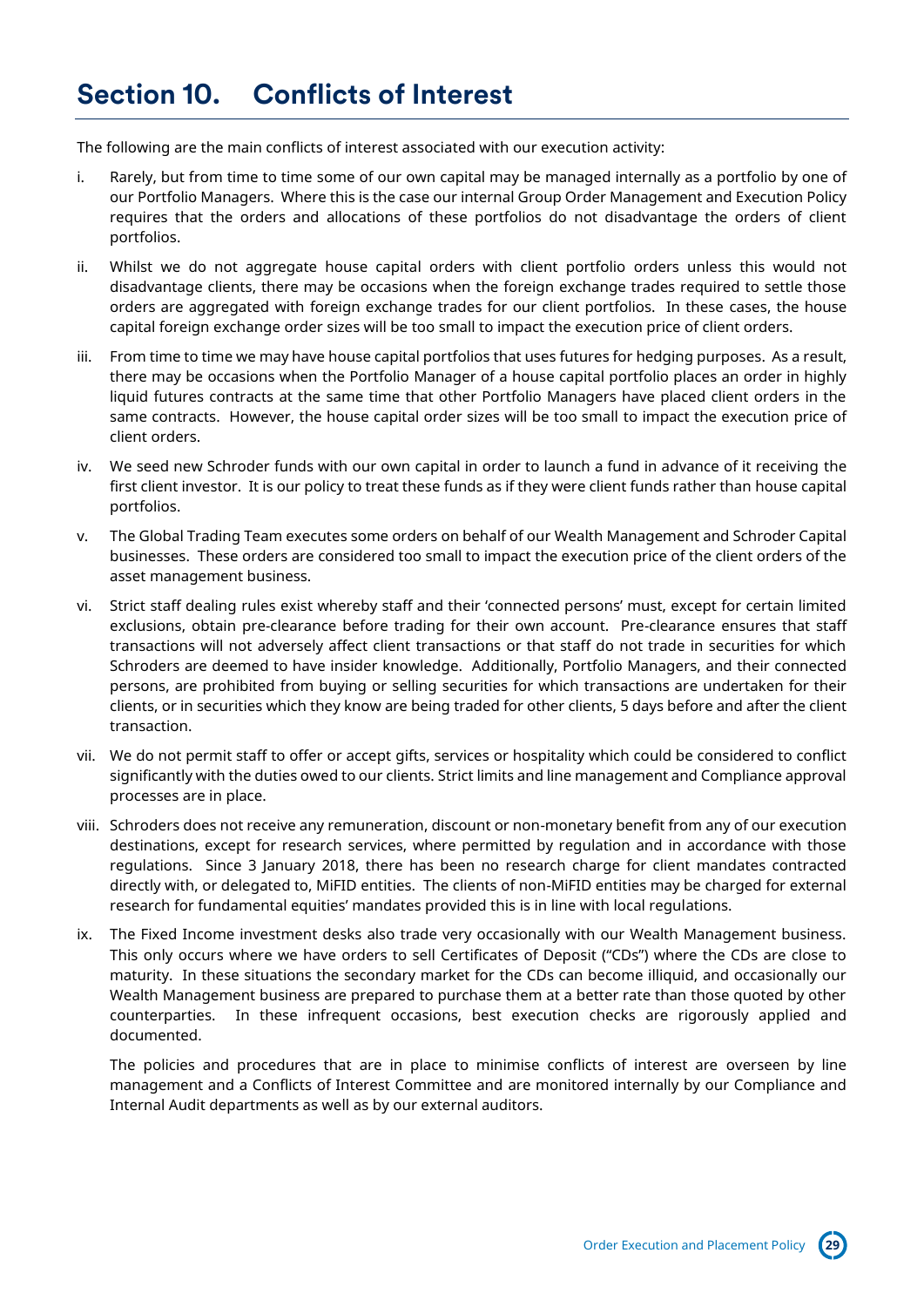#### <span id="page-29-0"></span>**List of Execution Venues Appendix 1**

The following is a list of the execution venues (counterparties and trading venues) on whom we place significant reliance for the categories of investment instrument included in this Policy. Significant reliance is based on the monetary value of the volume of trading ordinarily undertaken with each execution venue. Therefore some counterparties that are significant to us in instruments we trade less frequently may not appear on the list. Our complete counterparty list is available to clients on request.

Execution venues are listed at their group level, rather than individual legal entity level. This list is subject to change and it will be revised from time to time. Any changes will be reflected in the next scheduled update of this Policy.

| <b>Counterparty</b>                             | <b>Equities</b> | <b>Fixed Income</b> | <b>Exchange</b><br><b>Traded</b><br><b>Derivatives</b> | <b>OTC</b><br><b>Derivatives</b> | Foreign<br><b>Exchange</b> |
|-------------------------------------------------|-----------------|---------------------|--------------------------------------------------------|----------------------------------|----------------------------|
| <b>Australia and New Zealand Banking Group</b>  |                 |                     |                                                        |                                  | $\checkmark$               |
| <b>Bank of America / Merrill Lynch &amp; Co</b> | $\checkmark$    | $\checkmark$        | $\checkmark$                                           |                                  | ✓                          |
| <b>Barclays Bank</b>                            | $\checkmark$    | $\checkmark$        | ✓                                                      | $\checkmark$                     | ✓                          |
| <b>BNP Paribas</b>                              |                 | $\checkmark$        |                                                        | ✓                                | ✓                          |
| <b>Citigroup</b>                                | ✓               | $\checkmark$        | $\checkmark$                                           | $\checkmark$                     | ✓                          |
| <b>Credit Agricole</b>                          |                 | $\checkmark$        |                                                        |                                  |                            |
| <b>Deutsche Bank</b>                            |                 | $\checkmark$        | $\checkmark$                                           | $\checkmark$                     |                            |
| <b>Goldman Sachs</b>                            | $\checkmark$    | $\checkmark$        | ✓                                                      |                                  | ✓                          |
| <b>HSBC</b>                                     | ✓               | ✓                   | ✓                                                      |                                  | ✓                          |
| <b>ING Bank</b>                                 |                 | $\checkmark$        |                                                        |                                  |                            |
| Virtu (Investment Technology Group)             | ✓               |                     |                                                        |                                  |                            |
| J.P. Morgan Chase                               | ✓               | $\checkmark$        |                                                        | $\checkmark$                     | ✓                          |
| <b>Jane Street Financial</b>                    | ✓               |                     |                                                        |                                  |                            |
| <b>Jefferies</b>                                | ✓               |                     |                                                        |                                  |                            |
| Jon. Berenberg, Gossler                         | $\checkmark$    |                     |                                                        |                                  |                            |
| Liquidnet                                       | ✓               |                     |                                                        |                                  |                            |
| <b>Lloyds Bank</b>                              |                 | $\checkmark$        |                                                        | $\checkmark$                     |                            |
| Mitsubishi UFJ Finance Group                    |                 | $\checkmark$        |                                                        |                                  |                            |
| <b>Morgan Stanley</b>                           | ✓               | $\checkmark$        | ✓                                                      | $\checkmark$                     | ✓                          |
| <b>Nomura Securities</b>                        |                 | $\checkmark$        |                                                        |                                  | ✓                          |
| <b>Rabobank</b>                                 |                 | $\checkmark$        |                                                        |                                  |                            |
| <b>Royal Bank of Canada</b>                     |                 | $\checkmark$        |                                                        |                                  | $\checkmark$               |
| <b>Royal Bank of Scotland</b>                   |                 | $\checkmark$        | $\checkmark$                                           |                                  |                            |
| <b>Societe Generale</b>                         | $\checkmark$    | $\checkmark$        |                                                        |                                  |                            |
| <b>Standard Chartered</b>                       |                 |                     |                                                        |                                  | ✓                          |
| <b>State Street</b>                             |                 |                     |                                                        |                                  | $\checkmark$               |
| <b>Toronto Dominion Bank</b>                    |                 | $\checkmark$        |                                                        |                                  |                            |
| $\overline{UBS}$                                | $\checkmark$    | $\checkmark$        | $\checkmark$                                           | $\checkmark$                     | $\checkmark$               |